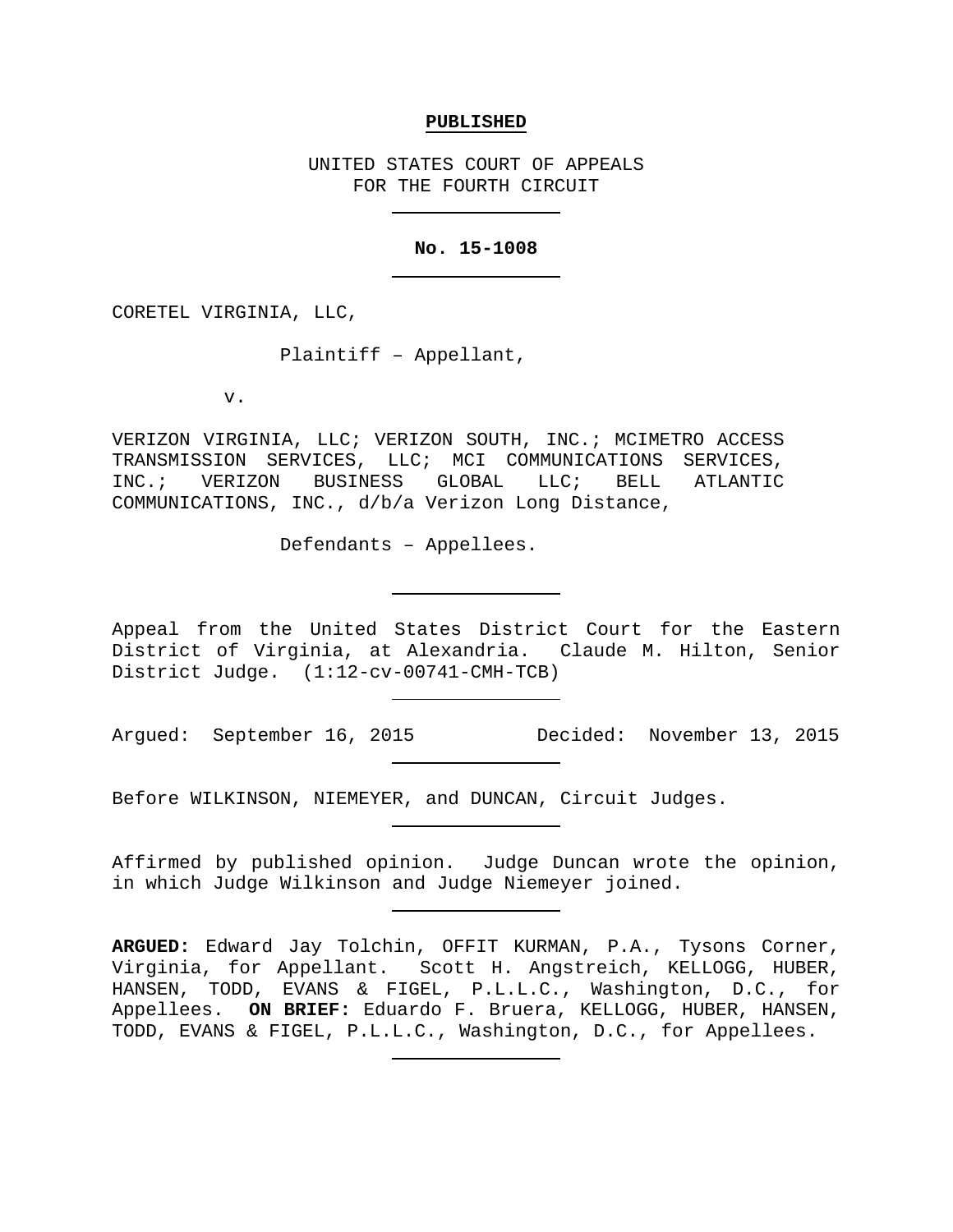DUNCAN, Circuit Judge:

CoreTel Virginia, LLC ("CoreTel"), a telecommunications company, has entered into interconnection agreements with Verizon Virginia, LLC and Verizon South, Inc. (collectively "Verizon") in accordance with the Telecommunications Act of 1996, Pub. L. No. 104-104, 110 Stat. 56 (codified at 47 U.S.C. § 151 et seq.). In this second appeal arising out of a disagreement between CoreTel and Verizon over their respective obligations under those interconnection agreements, CoreTel disputes the district court's determination that it owes Verizon \$227,974.22 for the use of Verizon's telecommunications facilities and \$138,724.47 in late-payment fees. For the reasons that follow, we affirm.

### I.

The Telecommunications Act of 1996 (the "Act") provides the context for this dispute between CoreTel and Verizon. As we explained more fully in our first opinion, the Act requires incumbent local exchange carriers such as Verizon to allow competitive local exchange carriers such as CoreTel to connect with end users over the incumbent's network. See CoreTel Va., LLC v. Verizon Va., LLC, 752 F.3d 364, 366–68 (4th Cir. 2014) ("CoreTel I"). Using the procedures set out in section 252 of the Act, 47 U.S.C. § 252, carriers negotiate private agreements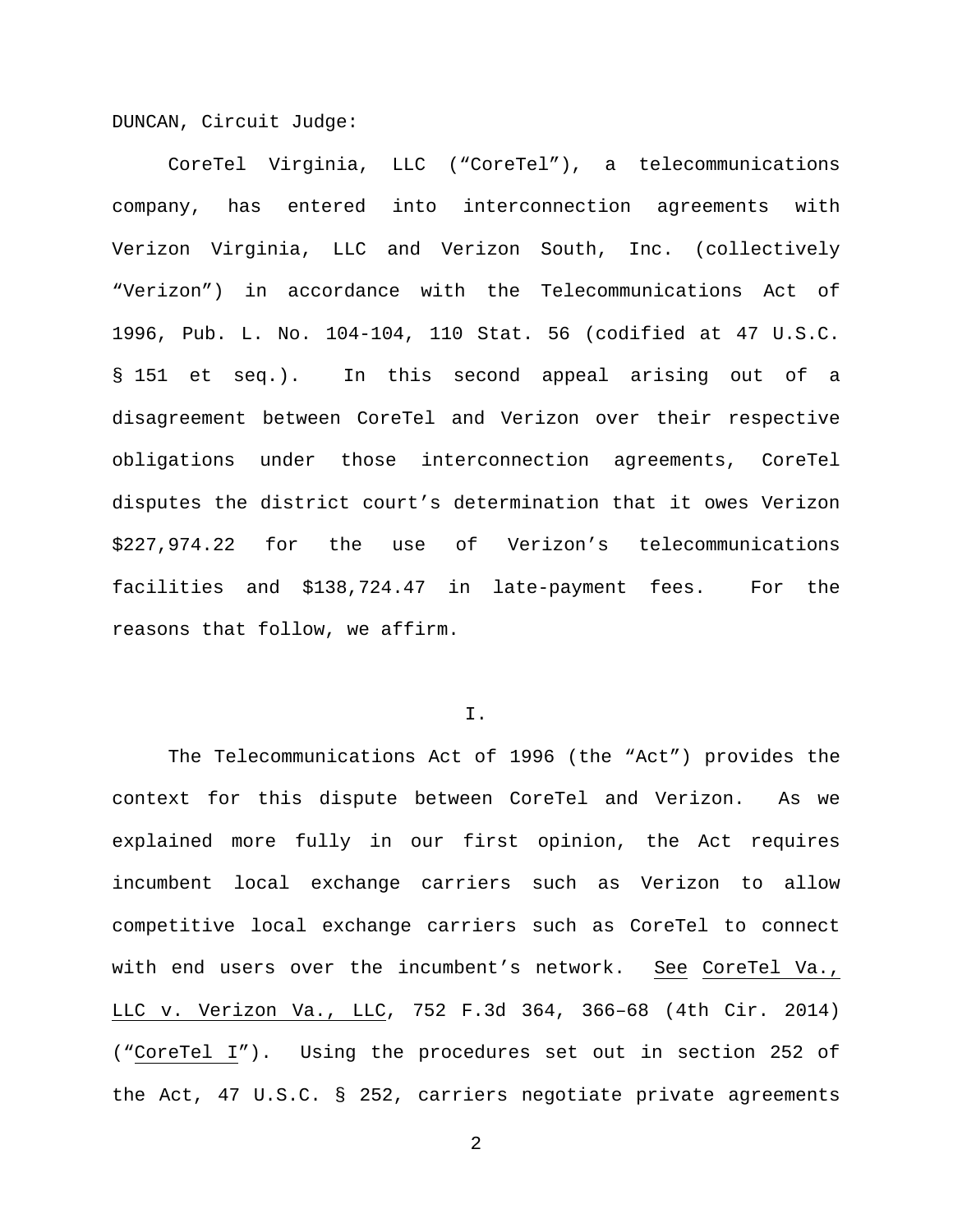with each other that establish the rates and terms under which their networks will be interconnected. This case involves two such interconnection agreements: one between CoreTel and Verizon Virginia, and one between CoreTel and Verizon South (the  $"ICAs"$ ).<sup>[1](#page-2-0)</sup>

The ICAs govern, among other aspects of interconnection, CoreTel's use of Verizon's physical telecommunications facilities. In CoreTel I, we addressed the parties' dispute over what rates CoreTel must pay to use Verizon's facilities. See 752 F.3d at 370–72. Verizon took the position that it was entitled to charge the rates set out in its tariffs filed with state and federal regulatory agencies, and billed CoreTel accordingly. CoreTel believed that the ICAs entitled it to purchase access to Verizon facilities at a lower "total element long-run incremental cost," or "TELRIC" rate.<sup>[2](#page-2-1)</sup> CoreTel declined to pay not only the amounts set out in Verizon's tariff-based bills, but also the TELRIC-based amounts CoreTel contended should have been billed.

<span id="page-2-0"></span> <sup>1</sup> We cite "the ICAs" throughout rather than distinguishing between the Verizon Virginia ICA and the Verizon South ICA. The two agreements are identical in all relevant respects except for pricing, which is dealt in separate "pricing attachments."

<span id="page-2-1"></span><sup>&</sup>lt;sup>2</sup> TELRIC is a cost-based pricing methodology established by the Federal Communications Commission to encourage competition among carriers. See, e.g., Verizon Commc'ns, Inc. v. Fed. Commc'ns Comm'n, 535 U.S. 467, 495–96 (2002).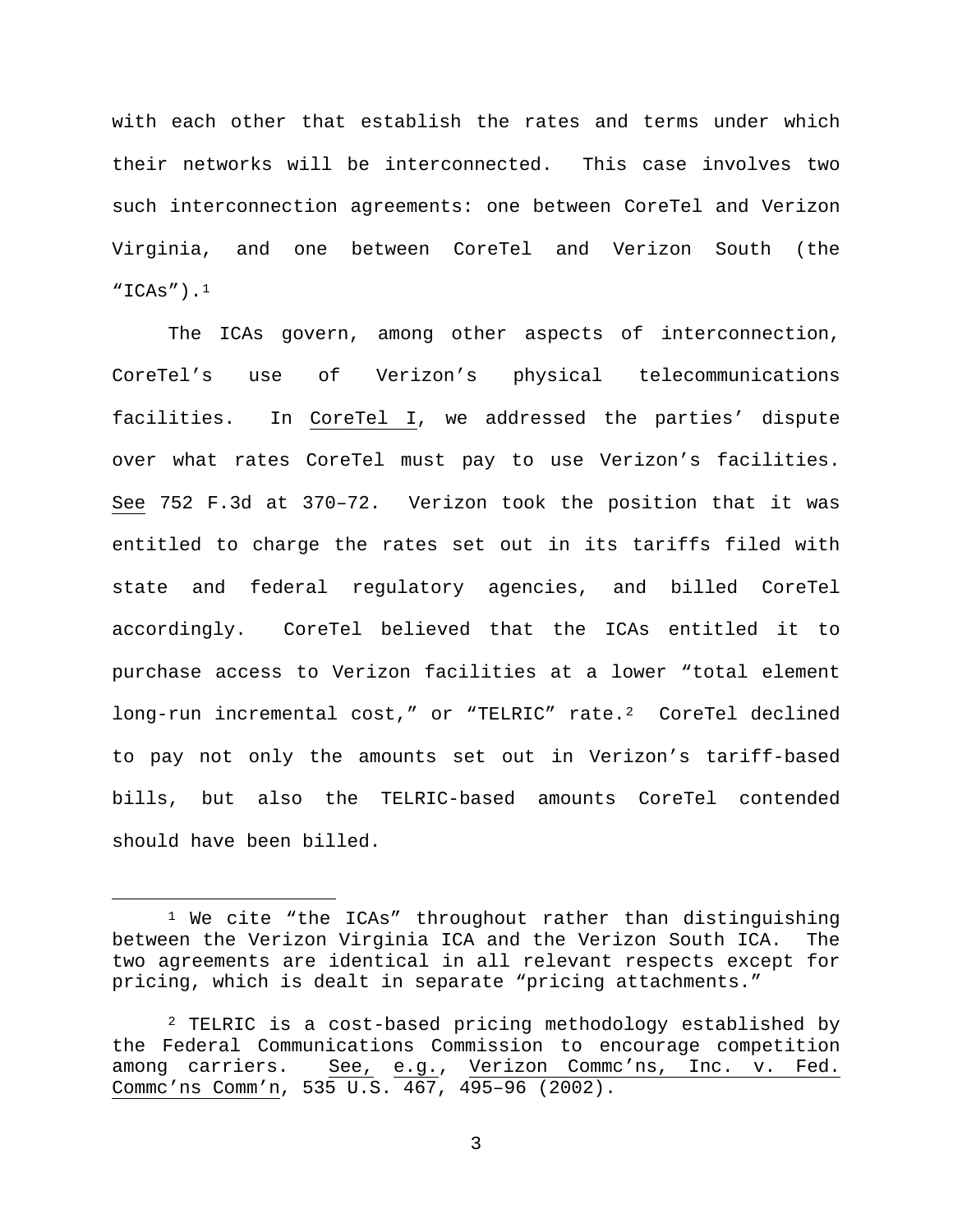Verizon sued for breach of contract, bringing two claims associated with CoreTel's refusal to pay its tariff-based bills. First, Verizon sought a declaratory judgment that, if CoreTel failed to pay, Verizon was entitled to terminate CoreTel's service. Second, Verizon sought damages associated with CoreTel's breach of the ICAs.

In CoreTel I, we held that Verizon should have billed CoreTel for facilities at TELRIC rather than tariff rates, and that therefore "CoreTel was entitled to summary judgment in its favor on . . . Verizon's claim for declaratory relief relating to Verizon's facilities charges." 752 F.3d at 372. We did not, however, resolve Verizon's claim for damages associated with CoreTel's breach of the ICAs. Rather, we remanded that claim so that the district court could apply the proper TELRIC rates to calculate what CoreTel owes Verizon for use of Verizon's facilities. Id.

On remand, the district court held a bench trial, during which Verizon presented the tariff-based monthly bills it had issued to CoreTel and the "pricing attachments" to the ICAs. The monthly bills detail (1) what facilities Verizon provided to CoreTel; (2) whether the facility was provided by Verizon Virginia or Verizon South and, if split between those two, the percentage of the facility in each company's service area; and (3) for transport facilities billed by the mile, the number of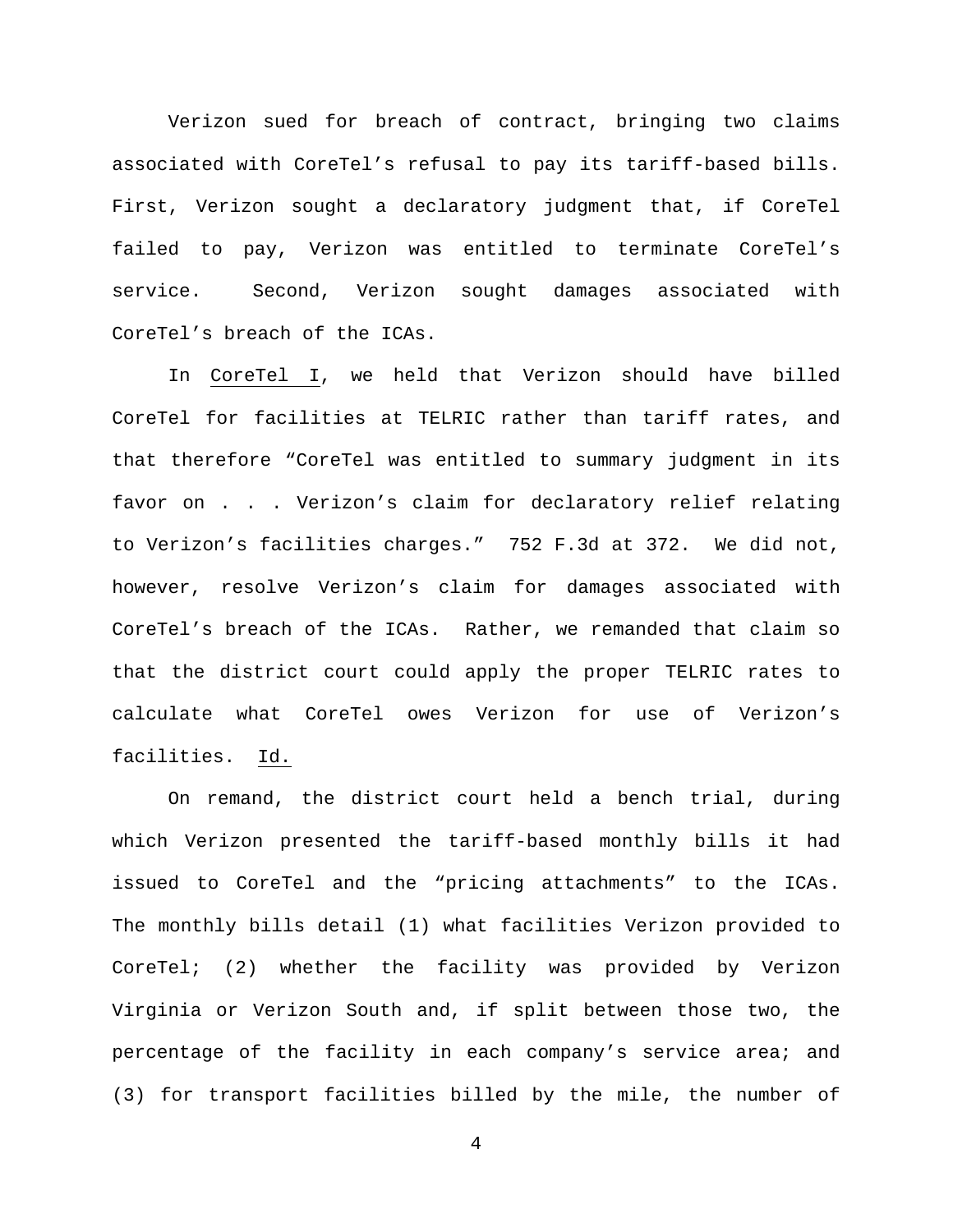transport miles provided. The ICAs' pricing attachments set out the TELRIC rates associated with each type of facility. Pricing is the only term on which the Verizon Virginia ICA and the Verizon South ICA differ; the ICAs are otherwise identical in all relevant respects.

From that evidence, Verizon developed a summary spreadsheet containing an entry for every facility it provided to CoreTel with the specific amount owed for each at TELRIC rates. J.A. 865–99. The entries, in total, reflected debts of \$162,871.70 for Verizon Virginia facilities and \$65,102.52 for Verizon South facilities, for a total of \$227,974.22 in damages.

Verizon also contended that it was entitled to late-payment fees of 1.5% per month on the facilities charges under the ICAs. To calculate the amount, Verizon presented another summary spreadsheet detailing the total unpaid facilities charges accrued (i.e., the principal) for each month and the total late fees associated with those unpaid facilities charges. J.A. 900– 01. The late fees totaled \$131,885.25.

CoreTel raised numerous objections to Verizon's proposed damages calculation, each of which the district court rejected in entering judgment in favor of Verizon for the full amount it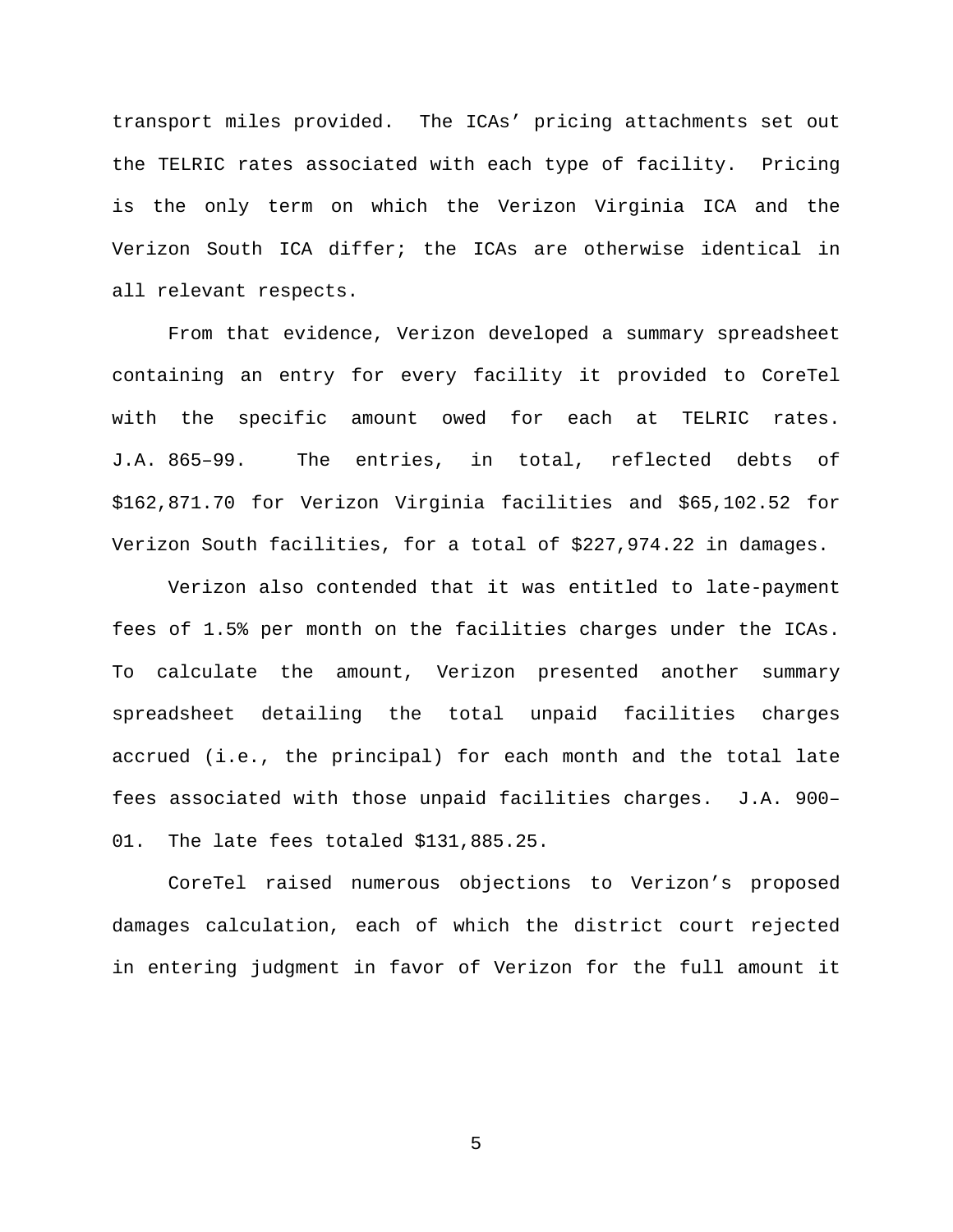sought--\$227,974.22 in facilities charges and \$138,724.47 in late fees.<sup>[3](#page-5-0)</sup> J.A. 451. This appeal followed.

#### II.

Under Virginia law,  $4$  "[t]he elements of a breach of contract action are (1) a legally enforceable obligation of a defendant to a plaintiff; (2) the defendant's violation or breach of that obligation; and (3) injury or damage to the plaintiff caused by the breach of obligation." Ramos v. Wells Fargo Bank, NA, 770 S.E.2d 491, 493 (Va. 2015) (citation omitted). CoreTel has never disputed that the ICAs are valid contracts that require it to pay for its use of Verizon's facilities, that it has in fact used Verizon facilities without paying for that use, or that its failure to pay has injured Verizon.

The sole question in this appeal is whether the district court properly calculated Verizon's damages for CoreTel's breach as we instructed. CoreTel argues (1) that the district court violated our mandate in CoreTel I by awarding as damages any TELRIC-based facilities charges at all; (2) that even if Verizon

<span id="page-5-0"></span> <sup>3</sup> The \$6,839.22 difference between the late fees Verizon calculated at the time of trial (\$131,885.25) and the late fees awarded represents additional late-fee accumulation during the two months that passed between the bench trial and the judgment.

<span id="page-5-1"></span><sup>&</sup>lt;sup>4</sup> The ICAs are governed by Virginia law except to the extent federal law controls. ICAs § 28.5, J.A. 543.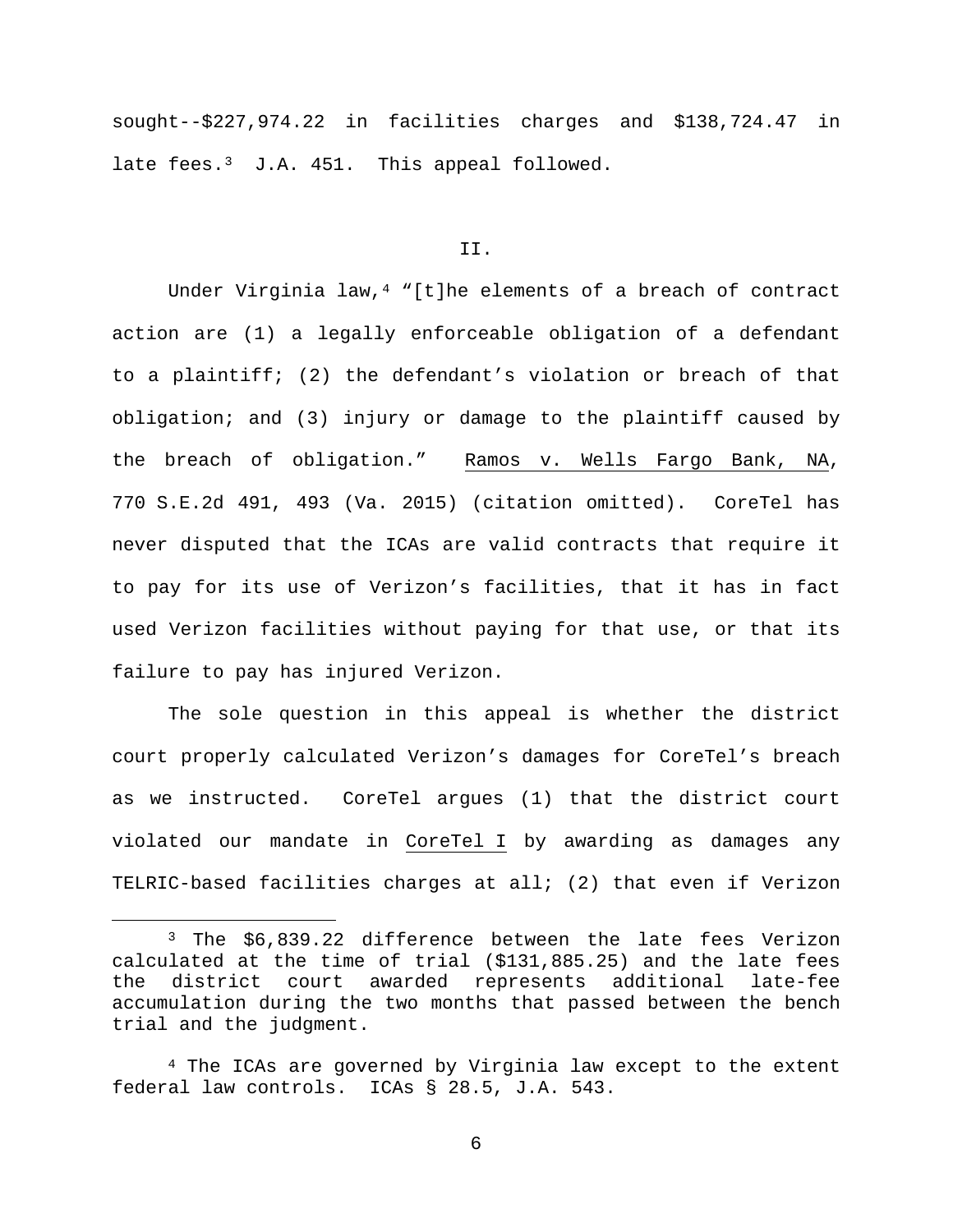can recover such facilities charges, the district court made several errors in calculating the total amount owed; and (3) that the district court further erred in calculating the late fees CoreTel owes under the ICAs. In addressing CoreTel's arguments, we review the district court's factual findings for clear error and its conclusions of law de novo. See Helton v. AT&T Inc., 709 F.3d 343, 350 (4th Cir. 2013).

# A.

As we clarify during our discussion, several of CoreTel's arguments suffer from the same underlying flaw: a misperception of the mandate rule. The mandate rule "is merely a specific application of the law of the case doctrine." United States v. Pileggi, 703 F.3d 675, 679 (4th Cir. 2013) (citation omitted). It "prohibits lower courts, with limited exceptions, from considering questions that the mandate of a higher court has laid to rest." Moore v. Bennette, 517 F.3d 717, 727 (4th Cir. 2008) (citation omitted).

CoreTel appears to believe that our opinion in CoreTel I froze not only the law of the case but also all the underlying facts. Our remand order in CoreTel I, however, contemplated that the district court would conduct additional fact-finding to determine what CoreTel owes Verizon for facilities at TELRIC rates. The only matter our mandate in CoreTel I "laid to rest" with regard to Verizon's facilities claims is that TELRIC rates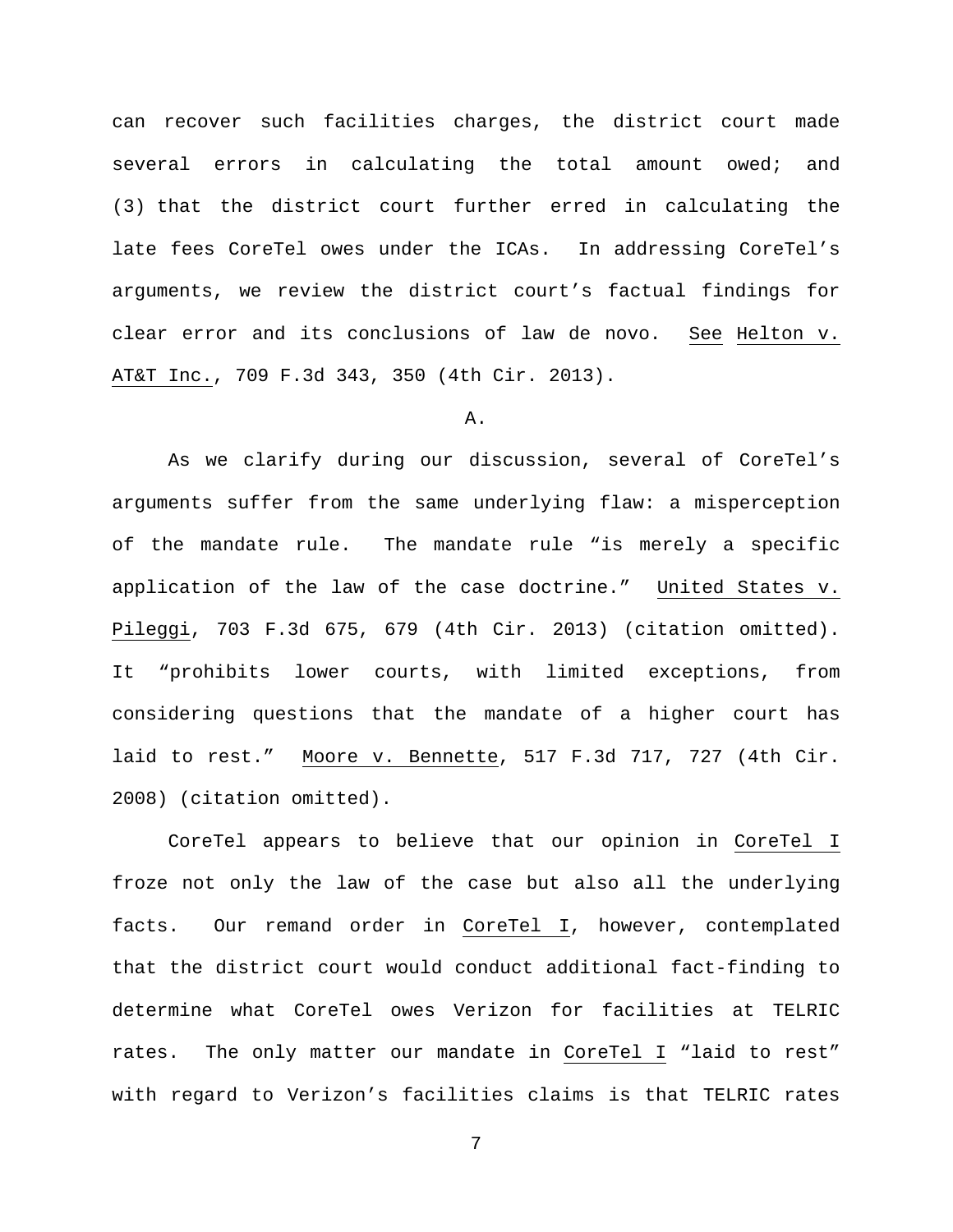should apply, not tariff rates. The district court faithfully followed that ruling.

### B.

We first address CoreTel's argument, under the guise of the mandate rule, that our opinion in CoreTel I precludes Verizon from recovering as damages any facilities charges at all. Essentially, CoreTel interprets that opinion to have mandated complete summary judgment in CoreTel's favor on Verizon's facilities-related claims, leaving Verizon without a live claim on which to seek damages. Thus, CoreTel argues, the district court violated our mandate when it nonetheless awarded damages.

CoreTel misunderstands both CoreTel I and Verizon's claims. As we explain above, Verizon brought two claims related to its provision of facilities to CoreTel: a declaratory-judgment claim and a claim for damages associated with a breach of the ICAs. In CoreTel I, we held that "CoreTel was entitled to summary judgment in its favor on . . . Verizon's claim for declaratory relief relating to Verizon's facilities charges," because we agreed with CoreTel that Verizon was limited to charging the TELRIC rates for its facilities. 752 F.3d at 372 (emphasis added). But we expressly did not resolve Verizon's claim for damages associated with CoreTel's breach of the ICAs. Rather, we "remand[ed] to the district court for consideration of . . .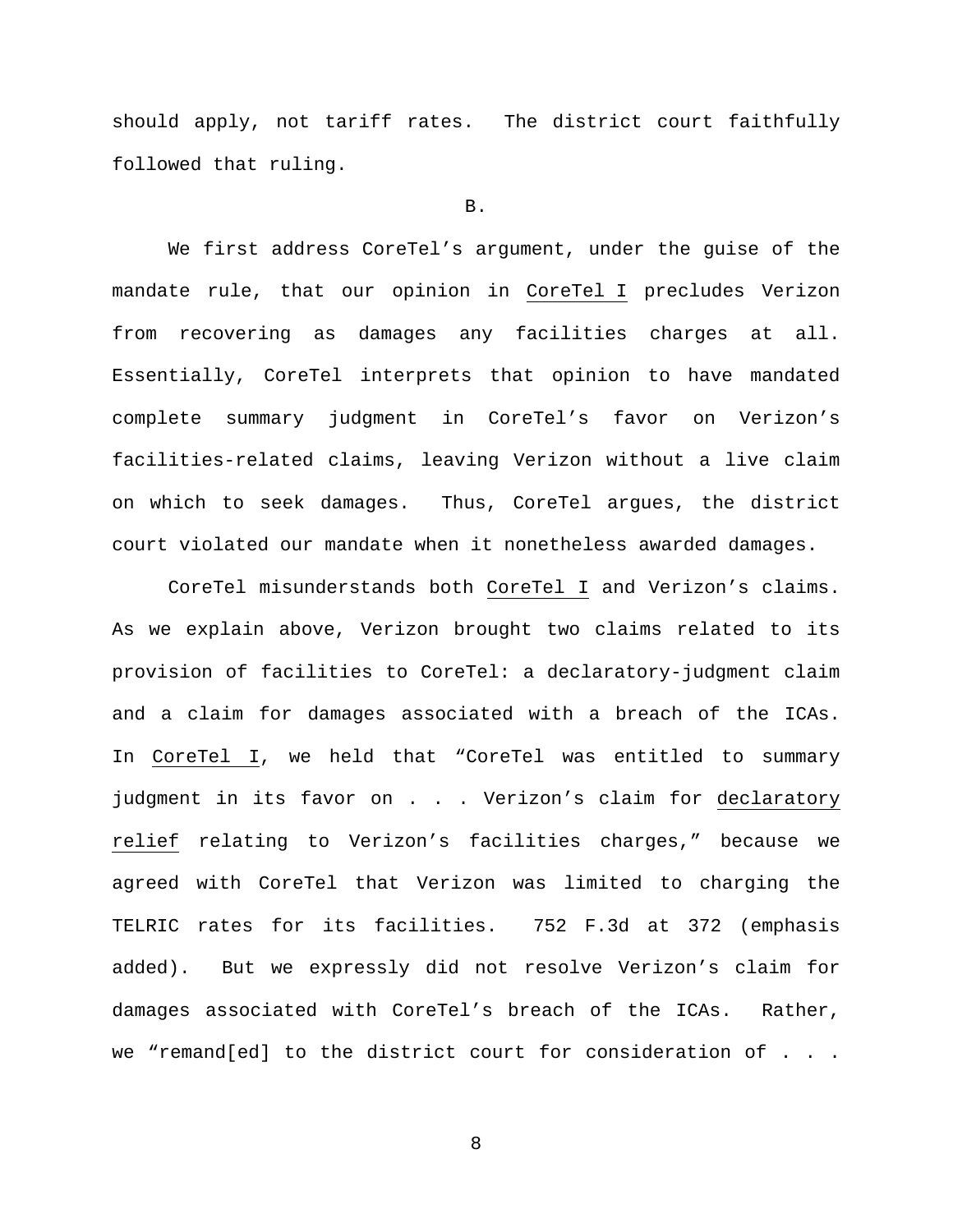Verizon's damages claim." Id.<sup>[5](#page-8-0)</sup> Thus, the district court did not violate our mandate when it considered Verizon's damages claim.[6](#page-8-1) 

C.

We turn next to CoreTel's challenges to the district court's calculation of the outstanding facilities charges CoreTel owes Verizon. To understand CoreTel's arguments, some background information about the ICAs is helpful. Under the ICAs, the parties are to establish "interconnection points" ("IPs") at particular, agreed-upon locations. See ICA § 4.2.2, J.A. 469. When a CoreTel customer calls a Verizon customer, CoreTel is responsible for delivering that call to the relevant Verizon IP, either by using its own facilities or by purchasing access to Verizon's facilities at the TELRIC rates set out in

<span id="page-8-0"></span> <sup>5</sup> CoreTel interprets this quotation to be instructing the district court simply to undertake "the task of adding up the damages Verizon was awarded, outside of its facilities claims." Appellant's Br. at 30 (emphasis added). But the quotation comes from a portion of CoreTel I that discusses solely Verizon's facilities claims, and the context makes clear that the "damages<br>claim" in question is Verizon's breach-of-contract claim claim" in question is Verizon's breach-of-contract associated with CoreTel's failure to pay for facilities. See CoreTel I, 752 F.3d at 370–72.

<span id="page-8-1"></span><sup>6</sup> CoreTel further argues that the district court violated our mandate by allowing Verizon to recover TELRIC-based damages after it had contended, prior to CoreTel I, that its facilities should be billed at tariff rates. This argument is similarly unpersuasive. Far from a violation of the mandate, calculating and awarding TELRIC-based damages to Verizon was the express purpose for which we remanded this case to the district court after CoreTel I. See id.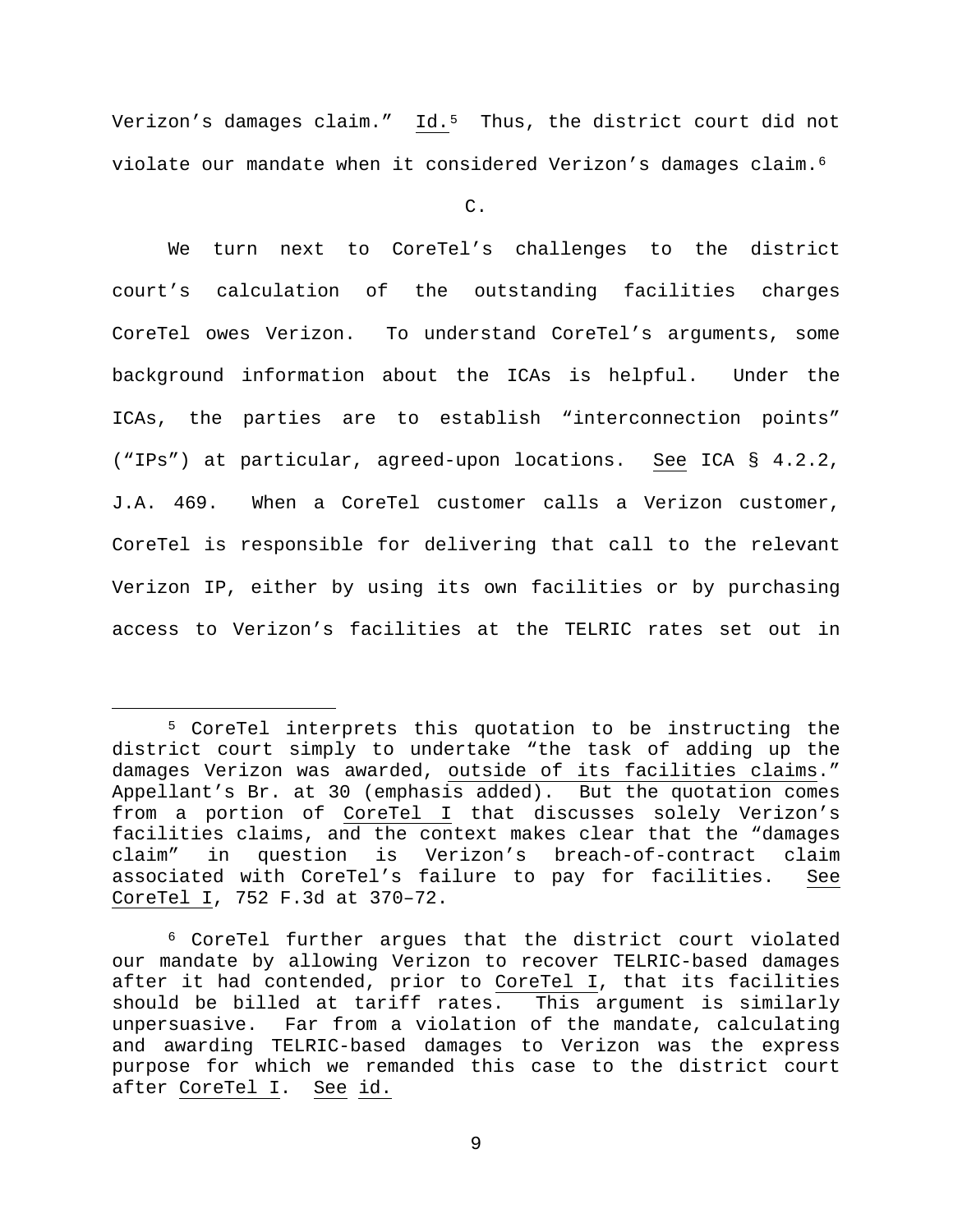the ICAs. See id. ("Each Party is responsible for delivering its terminating traffic to the other Party's relevant IP.").

Once CoreTel delivers the call to the IP, Verizon is responsible for delivering it the rest of the way to the call recipient. CoreTel pays Verizon for doing so through a perminute "reciprocal compensation" charge. See CoreTel I, 752 F.3d at 369, 373. In fact, the ICAs define "interconnection point" to mean "the point at which a Party who receives traffic originating on the network of the other Party assesses Reciprocal Compensation charges for the further transport and termination of that traffic." ICA § 1.37, J.A. 461.

The ICAs label the point at which CoreTel traffic passes from CoreTel-owned facilities onto Verizon-owned facilities as the "point of interconnection" ("POI").[7](#page-9-0) When CoreTel is able to use its own facilities to deliver traffic all the way to the relevant Verizon IP, the POI and the IP are necessarily at the same location. But when CoreTel uses Verizon facilities to which it has purchased access to deliver traffic to the Verizon IP, the POI and the IP are distinct.

For such situations, the ICAs re-affirm the rule that the mode of compensation does not switch from TELRIC-based

<span id="page-9-0"></span> <sup>7</sup> Specifically, the ICAs define "POI" to mean "the physical location where the originating Party's facilities physically interconnect with the terminating Party's facilities for the purpose of exchanging traffic." ICA § 1.54, J.A. 463.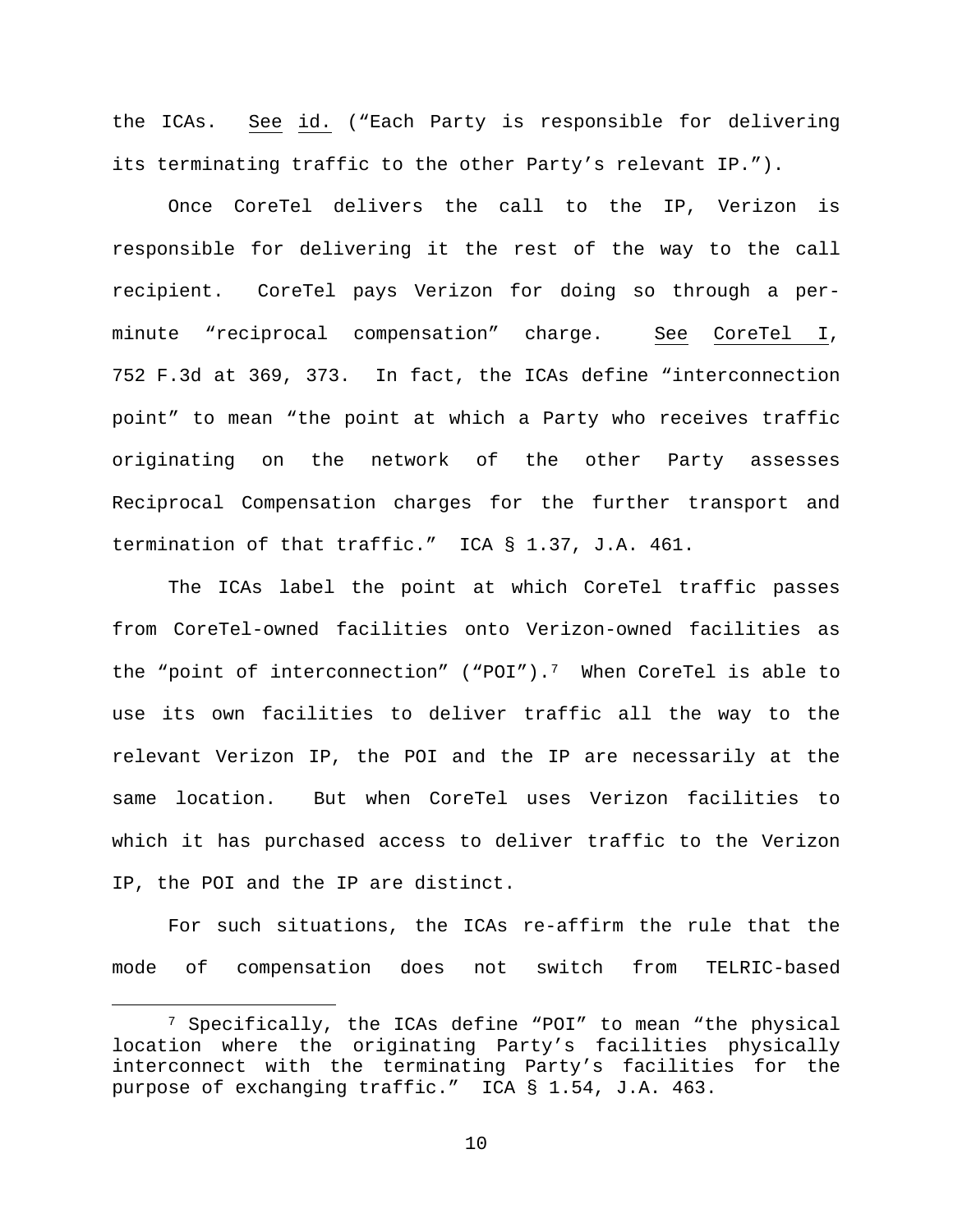facilities charges to reciprocal compensation until the traffic passes the IP. See ICA § 4.2.3, J.A. 469 ("To the extent the originating Party's [POI] is not located at the terminating Party's relevant IP, the originating Party is responsible for transporting its traffic from its POI to the terminating Party's relevant IP."). In other words, CoreTel must pay TELRIC-based facilities charges for any Verizon facilities it uses to transport traffic between the POI and the relevant Verizon IP.

With that background in mind, we now turn to CoreTel's specific objections to the district court's damages calculation. CoreTel contends that the district court erred by (1) including in its damages calculation any facilities charges associated with Verizon South at all; (2) using the National Exchange Carrier Association's FCC Tariff No. 4 ("NECA Tariff No. 4") to allocate charges for facilities jointly provided by Verizon Virginia and Verizon South; (3) using Verizon South's TELRIC rate to calculate damages for a multiplexer previously billed at Verizon Virginia's (lower) TELRIC rate; (4) including in its damages calculation charges for transport between Verizon's "serving wire centers" and its IPs; (5) imposing 100% of the TELRIC rate for certain facilities for which Verizon had previously billed CoreTel only a percentage of its tariff rates; and (6) failing to apply the two-year statute of limitations set out in 47 U.S.C. § 415(a). We address CoreTel's arguments in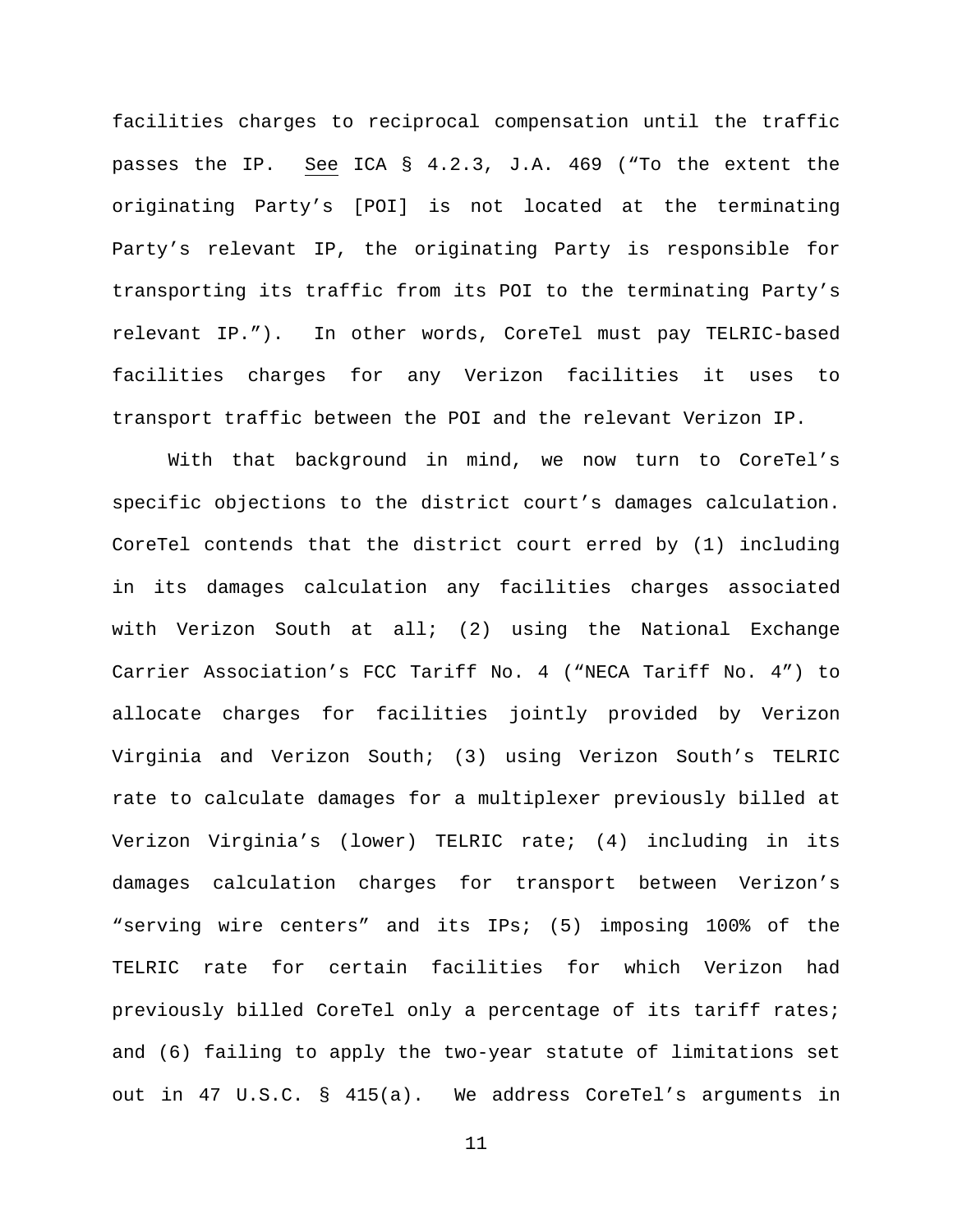turn below, ultimately rejecting each and affirming the district court's calculation of the TELRIC-based facilities charges CoreTel owes Verizon.

1.

CoreTel first argues that it should not owe any facilities charges at all to Verizon South because CoreTel traffic always entered the Verizon network via Verizon Virginia facilities, even when the traffic terminated with Verizon South. According to CoreTel, it should have to pay only Verizon Virginia, through whose facilities CoreTel's traffic enters the Verizon network. If CoreTel's traffic thereafter uses Verizon South facilities, CoreTel contends that Verizon Virginia, not CoreTel, should have to compensate Verizon South for that use.

The ICAs, however, make clear that CoreTel must pay Verizon Virginia for use of Verizon Virginia facilities and Verizon South for use of Verizon South facilities, regardless of where CoreTel traffic enters the Verizon network. Under section 4.2.2 of the ICAs, "[e]ach Party is responsible for delivering its terminating traffic to the other Party's relevant IP." J.A. 469. Moreover, the Verizon Virginia ICA expressly covers "services in Verizon Virginia's service territory . . . only," J.A. 612, and the Verizon South ICA expressly covers "only services in Verizon South's service territory," J.A. 619. Thus,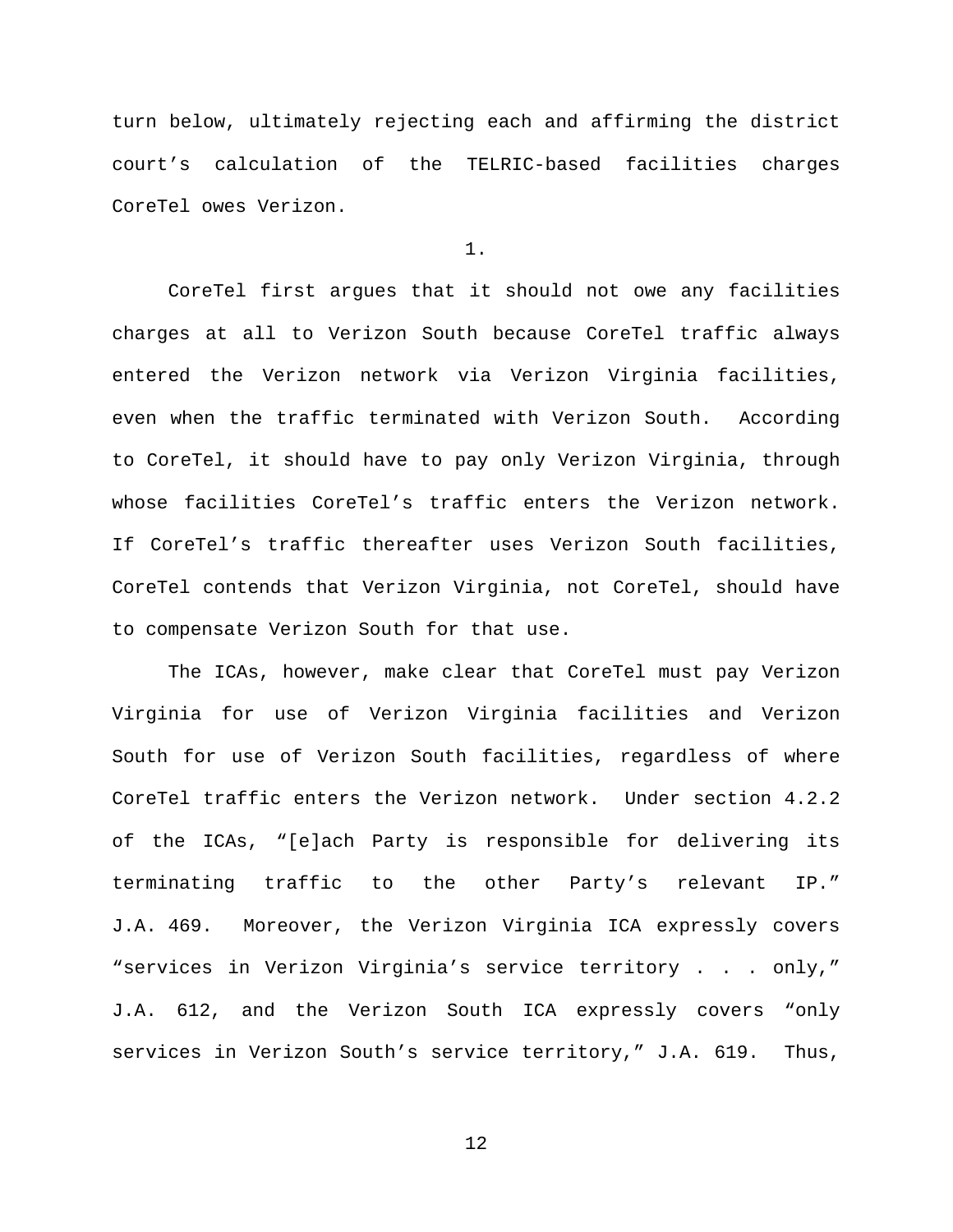the district court properly included Verizon South facilities charges where CoreTel used Verizon South facilities.

 $2.$ 

CoreTel also contends that the district court erred by using NECA Tariff No. 4 to determine how to calculate charges for facilities located partially in Verizon Virginia territory and partially in Verizon South territory. NECA Tariff No. 4 is an industry standard methodology used to establish, for telecommunications facilities located in multiple companies' territories, what percentage of a particular facility should be billed by each company. It does not establish actual tariff rates to be charged by those companies.

CoreTel does not contest that, as a general matter, NECA Tariff No. 4 provides a proper methodology for apportioning charges for jointly provided facilities. Instead, it argues that the district court's reliance on NECA Tariff No. 4 was improper because "this Court has ruled that the ICA's rates, terms and conditions--not any Verizon tariff--apply to the facilities Verizon provided." Appellant's Br. at 44. NECA Tariff No. 4, however, is not a Verizon tariff; it is a tariff filed by the National Exchange Carrier Association. Thus, the district court's use of NECA Tariff No. 4 did not contravene our ruling in CoreTel I that Verizon's tariffs do not apply here.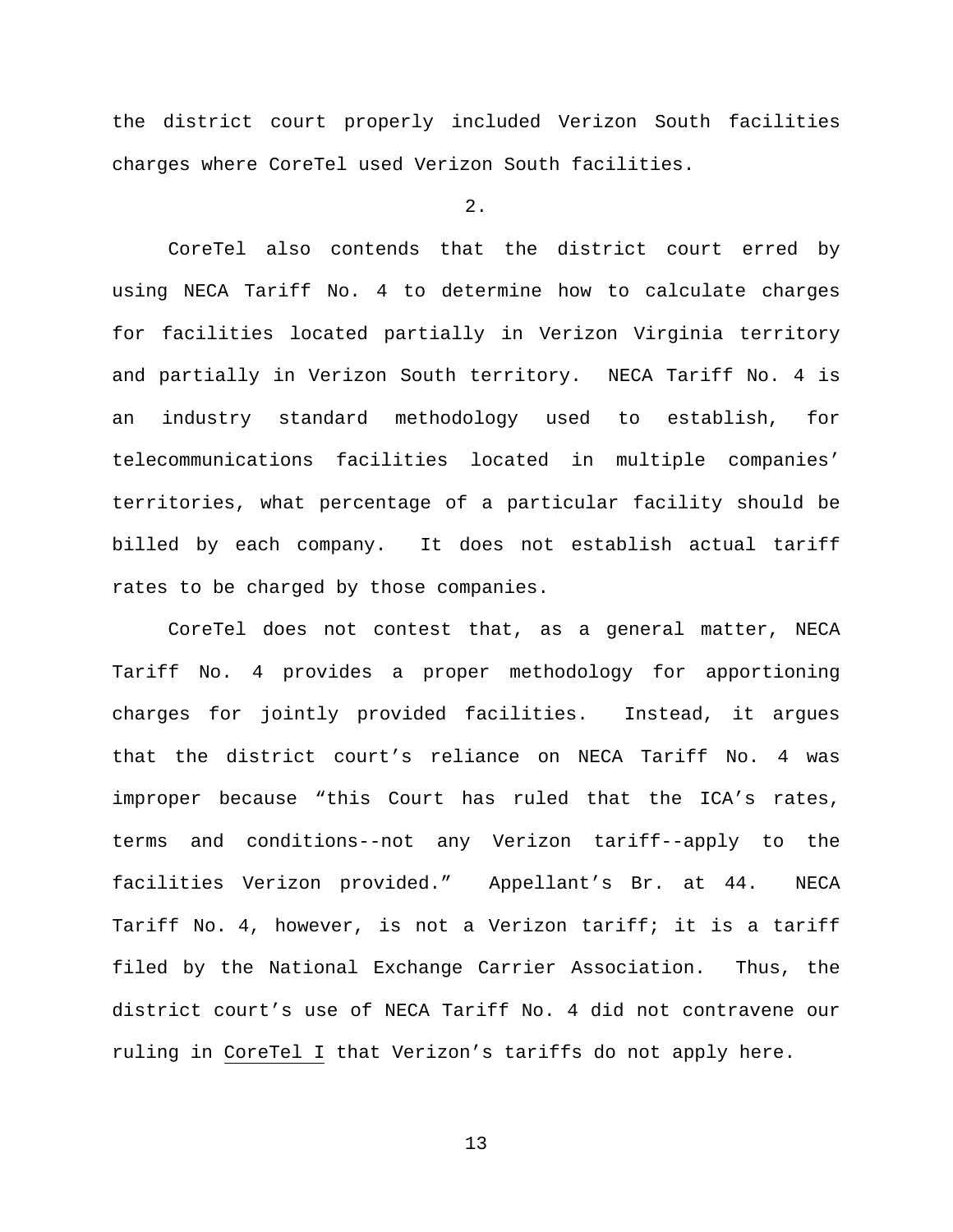Moreover, the ICAs provide no guidance as to how billing should be apportioned for facilities jointly provided by Verizon Virginia and Verizon South. When the parties to a contract "have not agreed with respect to a term which is essential to a determination of their rights and duties," the court supplies "a term which is reasonable in the circumstances." Restatement (Second) of Contracts § 204 (1981). Here, the district court's decision to rely on an industry standard methodology was eminently reasonable.<sup>[8](#page-13-0)</sup>

3.

We next address CoreTel's contention that the district court erred by using Verizon South's TELRIC rate (rather than Verizon Virginia's) to calculate what CoreTel owes Verizon for CoreTel's use of a multiplexer located in Great Bridge, Virginia. Great Bridge is in Verizon South's territory. But between January 2008 and March 2009, Verizon's monthly bills

<span id="page-13-0"></span> <sup>8</sup> CoreTel's other complaints concerning NECA Tariff No. 4 are equally unavailing. CoreTel asserts that NECA Tariff No. 4 is "inconsistent with the TELRIC methodology," Appellant's Br. at 44, but offers neither an explanation of this purported inconsistency nor any alternative method for apportioning facilities charges for jointly provided facilities. CoreTel also incorrectly claims that Verizon did not introduce NECA Tariff No. 4 at trial. Although it is true that Verizon did not introduce the entire nationwide tariff (most of which would have been irrelevant), Verizon did introduce into evidence the specific billing percentages from NECA Tariff No. 4 it relied on. Those percentages appeared on Verizon's monthly bills to CoreTel, and CoreTel did not contest their accuracy at trial.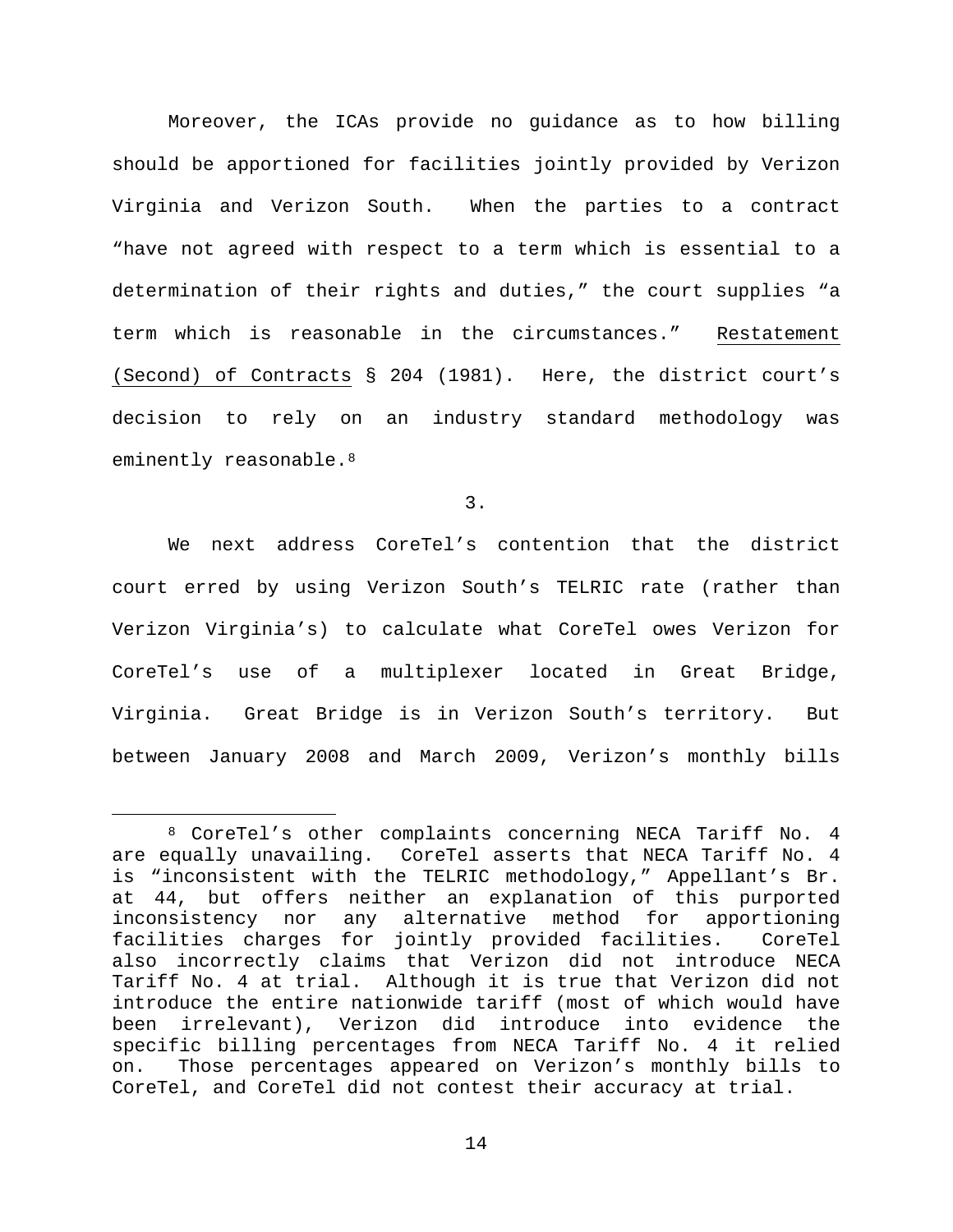identified that multiplexer as being provided by Verizon Virginia. At trial, Verizon introduced evidence that this was a mistake and that the multiplexer should always have been associated with Verizon South. Accordingly, in its damages request, Verizon billed the Great Bridge multiplexer at the Verizon South TELRIC rate (which is substantially higher than the Verizon Virginia rate), except for the months for which its bills had affirmatively associated the multiplexer with Verizon Virginia. For those months, Verizon gave CoreTel the benefit of the purported billing error and charged the lower Verizon Virginia rate.

As CoreTel's president conceded at trial, there is no dispute that the Great Bridge multiplexer is located in Verizon South territory. See J.A. 405–06. Nevertheless, CoreTel contends that Verizon did not catch this mistake in previous estimates of the damages CoreTel owes it, and should not be permitted to "change the facts at its whim, after remand." Appellant's Br. at 46.

CoreTel's argument is without merit. Verizon was entitled to present its evidence at trial that the Great Bridge multiplexer should always have been billed at Verizon South's rate, just as CoreTel was entitled to counter with Verizon's monthly bills and prior damages calculations that showed the Great Bridge multiplexer being associated with Verizon Virginia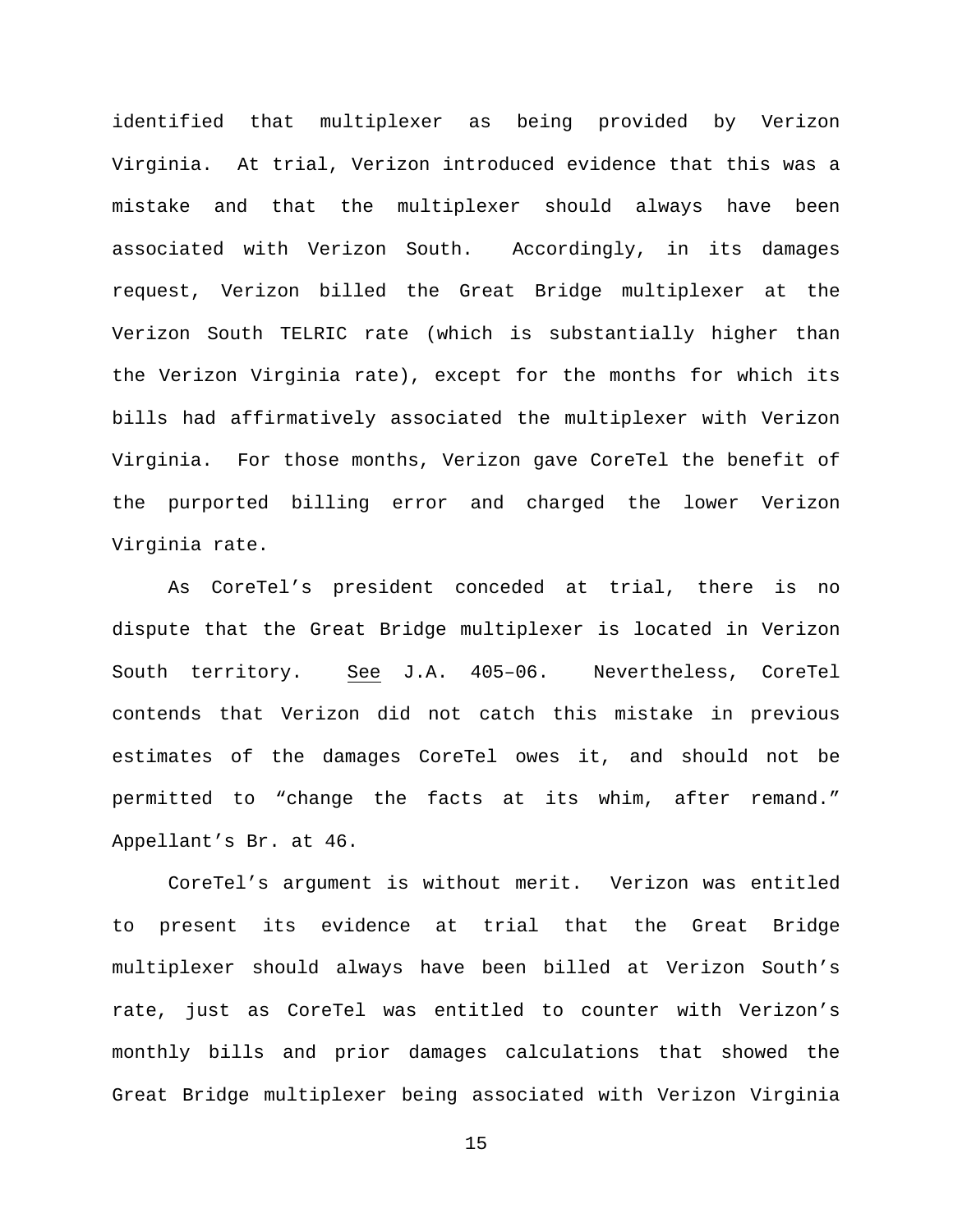at times. The district court considered both parties' evidence, and it did not clearly err in finding that Verizon's was more persuasive, particularly given CoreTel's president's concession that the Great Bridge multiplexer is in Verizon South territory.

4.

We turn next to CoreTel's argument that the district court erred by including in its damages calculation charges for transport between Verizon's "serving wire centers" and the relevant Verizon IP. This is essentially a dispute about the definition of the term "entrance facility." The ICAs define "entrance facility" to mean "the facility between a Party's designated premises and the Central Office serving that designated premises." ICA § 1.25, J.A. 460. CoreTel contends that when it purchases use of an entrance facility, transport to the relevant Verizon IP is included in that purchase. Verizon, on the other hand, contends that an entrance facility ends at the Verizon switch nearest to CoreTel's premises--Verizon calls this the "serving wire center"--and that CoreTel therefore must purchase additional transport to get its traffic to the relevant Verizon IP.

Verizon's interpretation adheres more closely to the language of the ICAs. The ICAs' definition establishes that an entrance facility begins at "[CoreTel]'s designated premises" and ends at Verizon's "Central Office serving that designated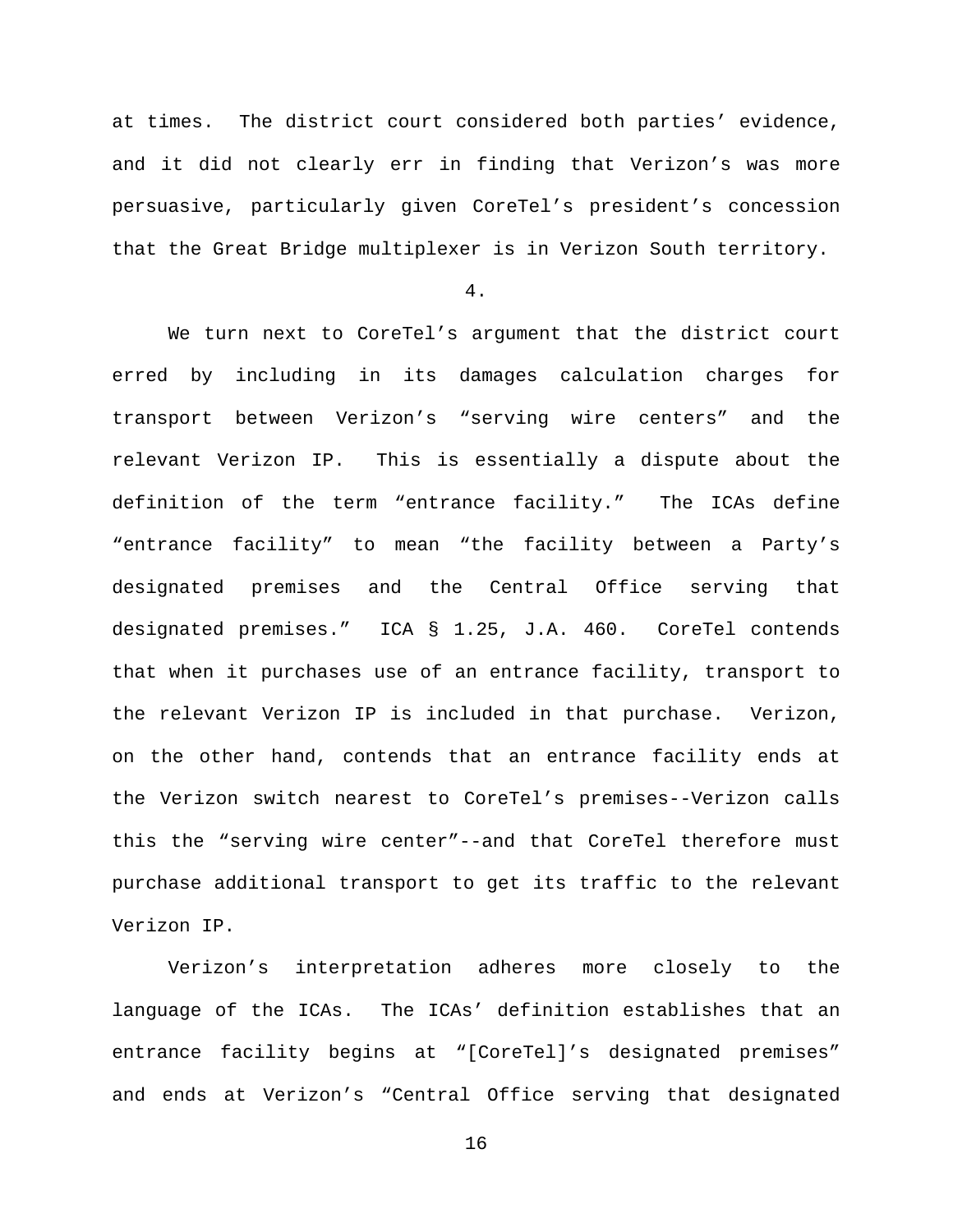premises." Id. The ICAs define "Central Office" as "a local switching system for connecting lines to lines, lines to trunks, or trunks to trunks for the purpose of originating/terminating calls over the public switched telephone network." ICA § 1.11, J.A. 458. Thus, the entrance facility ends at the Verizon switch nearest the point of interconnection, and CoreTel must pay for any additional transport needed to reach the relevant Verizon IP, which, as we have explained, may be located at a different point. The district court did not err by including charges for such transport in its damages calculation.

5.

We next address CoreTel's argument that the district court erred by imposing 100% of the TELRIC rate for certain facilities for which Verizon had previously billed CoreTel only a percentage of its tariff rates. CoreTel contends that Verizon's bills show it only partially used the facilities in question and should therefore be billed only a partial TELRIC rate. The district court, however, found that the facilities in question had been completely dedicated to CoreTel's use, and as we explain below, that finding was not clearly erroneous.

Under Verizon's tariffs, different rates applied to certain facilities, depending on what type of access the customer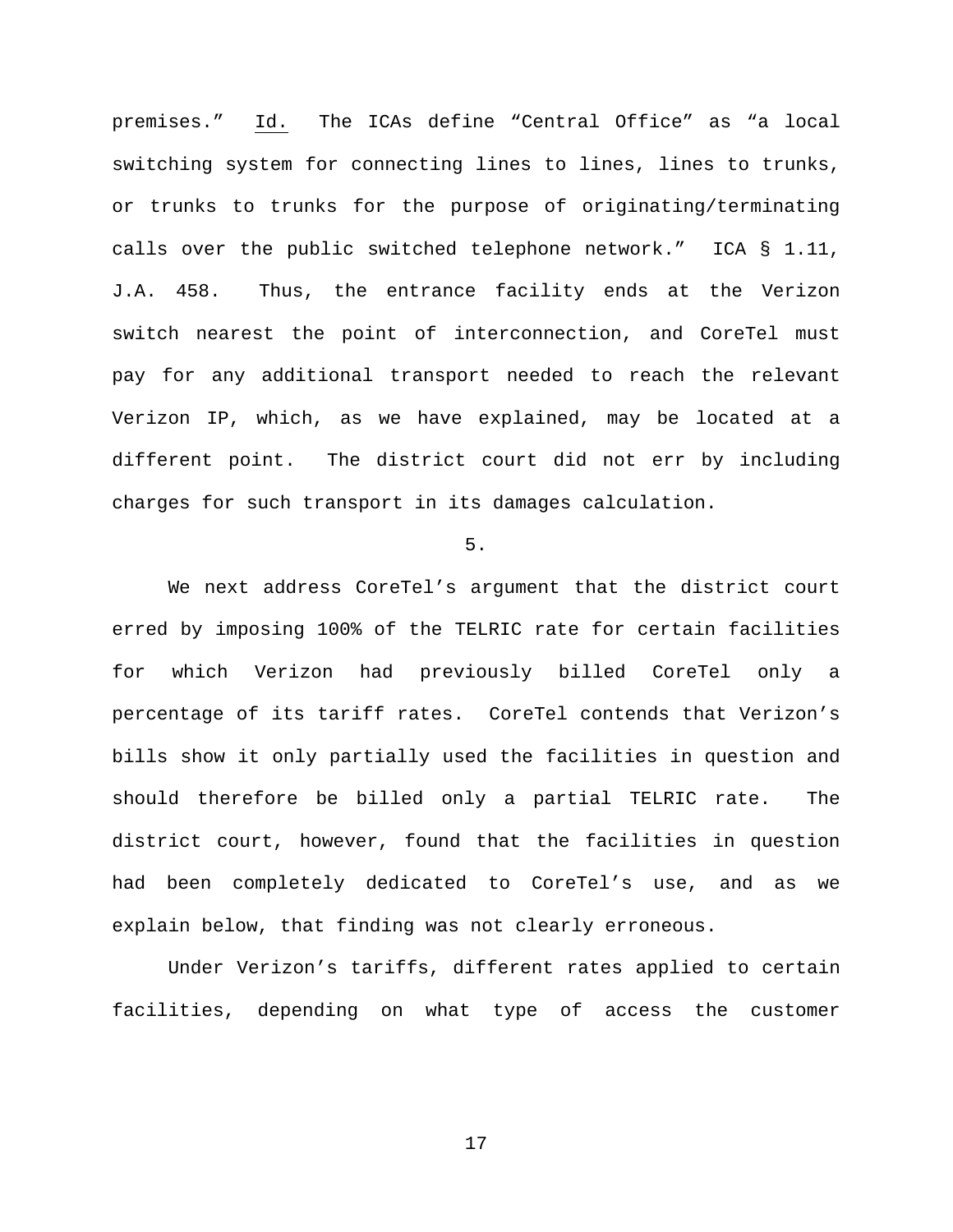required--switched access or special access.[9](#page-17-0) When CoreTel customers used a single Verizon facility for both special and switched access, Verizon charged the two rates proportionally on its tariff-based monthly bills. See, e.g., J.A. 694 (billing 57.14% of the tariff rate for switched access and 42.86% of the tariff rate for special access). The TELRIC rates, however, do not differentiate between special and switched access. Thus, when Verizon re-calculated its bills applying TELRIC rates, it simply charged 100% of the TELRIC rate for facilities that had previously been split between special and switched access.

In several instances, Verizon's tariff-based bills stated a proportional charge for one type of access, but omitted a counterpart for the other type. See, e.g., J.A. 694 (billing 57.14% of the tariff rate for switched access without a corresponding line-item for special access). At trial, Verizon presented evidence that these omissions were billing errors and that CoreTel had in all cases used the entire facility. CoreTel disputed that evidence, arguing that the omissions actually

<span id="page-17-0"></span><sup>&</sup>lt;sup>9</sup> "Special access" occurs when the facility in question is<br>for a dedicated, exclusive connection between two used for a dedicated, exclusive connection between two particular users. Under "switched access," in contrast, a facility is not dedicated to a particular end user. See, e.g., WorldCom, Inc. v. Fed. Commc'ns Comm'n, 238 F.3d 449, 453 (D.C. Cir. 2001). A detailed understanding of the difference is not necessary here--the salient points are that Verizon's tariffs establish a different rate for each type of access, and that Verizon charged a blended rate when a single facility was used for both types.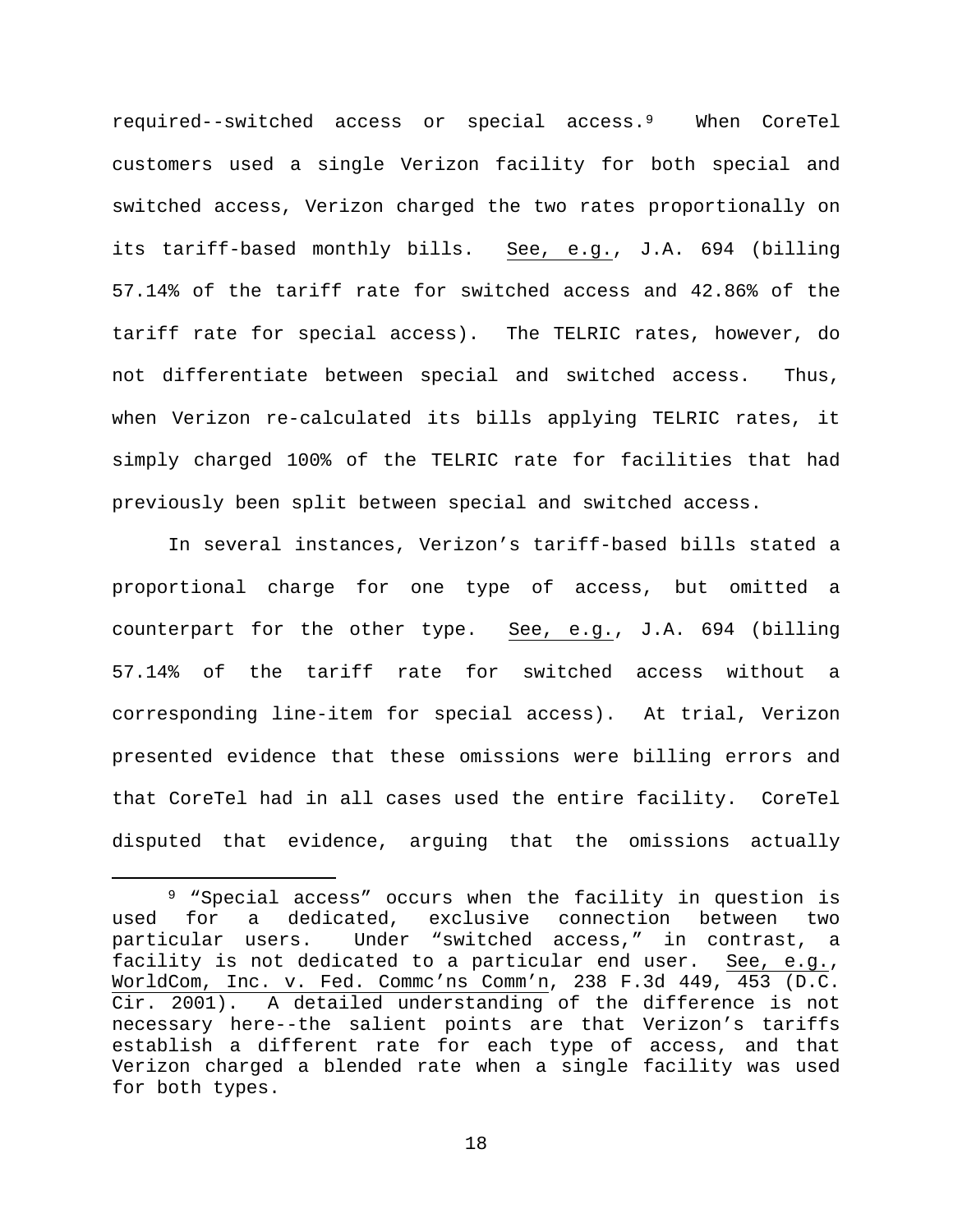showed that CoreTel had used only part of the relevant facilities and should therefore be charged only part of the TELRIC rate for those facilities.

The district court found that "[t]he invoices do not support CoreTel's argument," and that the relevant facilities "were entirely dedicated to CoreTel's use," and therefore included 100% of the TELRIC rate for the relevant facilities in its damages calculation. J.A. 448. We will overturn a district court's factual finding as clearly erroneous only if we are "left with a definite and firm conviction that a mistake has been committed." Evergreen Int'l, S.A. v. Norfolk Dredging Co., 531 F.3d 302, 308 (4th Cir. 2008) (citation omitted). And "[i]n cases in which a district court's factual findings turn on assessments of witness credibility or the weighing of conflicting evidence during a bench trial, such findings are entitled to even greater deference." Helton, 709 F.3d at 350.

Here, the district court's finding that CoreTel used 100% of the facilities in question was based on its weighing of conflicting evidence--Verizon's original bills charging CoreTel for only part of certain facilities against Verizon's evidence that those original bills were mistaken. CoreTel contends that the district court should have weighed that evidence differently, but falls far short of showing that the district court clearly erred. Accordingly, we affirm the district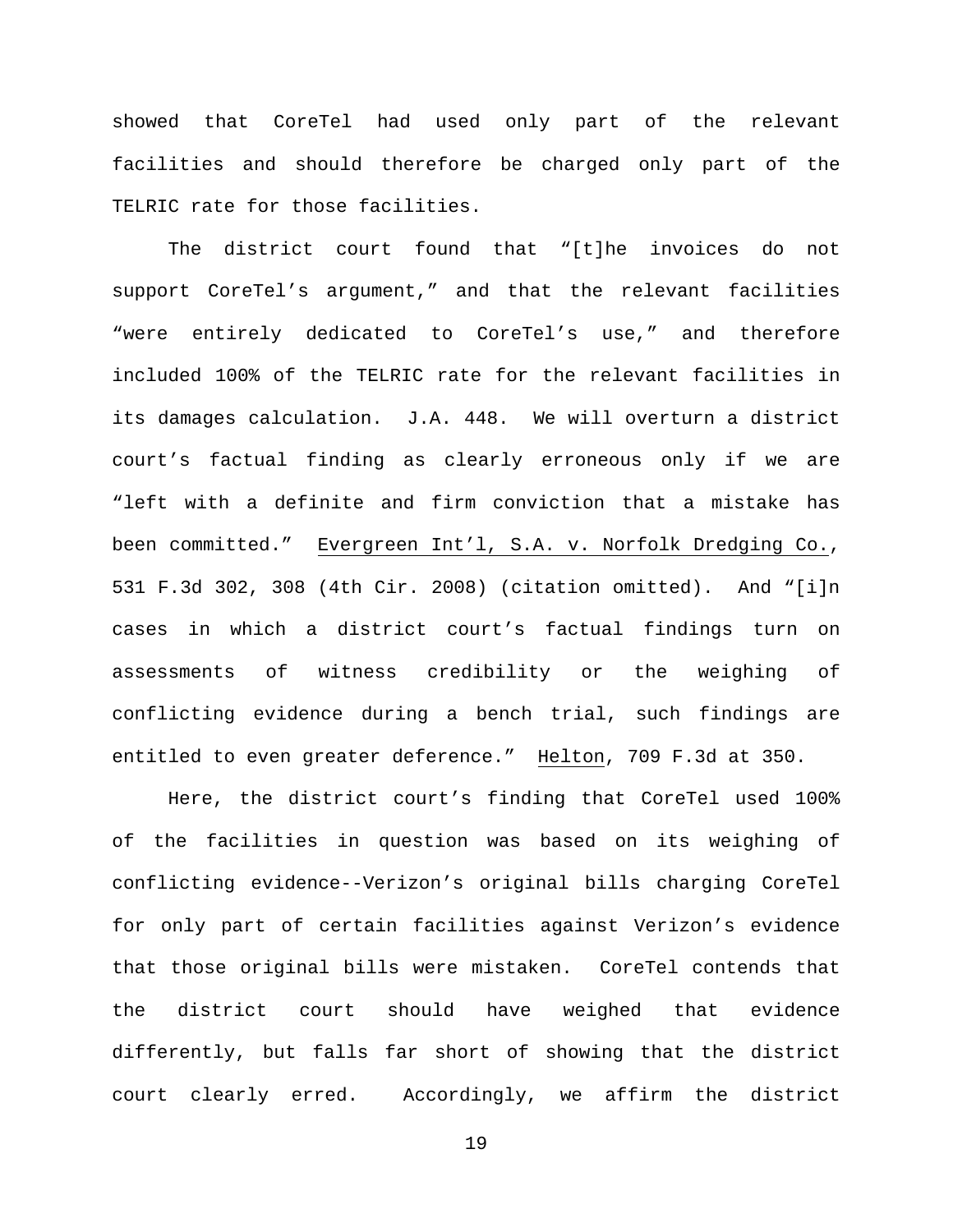court's determination that CoreTel owes Verizon 100% of the TELRIC rate for the facilities CoreTel used.

# 6.

Finally, we address CoreTel's contention that the district court should have applied the two-year statute of limitations set out in 47 U.S.C. § 415(a), which requires that "[a]ll actions at law by carriers for recovery of their lawful charges . . . be begun within two years from the time the cause of action accrues." Were that statute of limitations to apply, Verizon would be barred from seeking facilities charges incurred before July 2010. We hold that CoreTel waived reliance on 47 U.S.C. § 415(a) by failing to raise this defense below.

Before the district court, CoreTel never mentioned the statute of limitations in 47 U.S.C. § 415(a). Instead, it sought to apply the statute of limitations set forth in subsection (b) of the same statute, which applies to "complaints against carriers for the recovery of damages not based on overcharges." 47 U.S.C. § 415(b). The parties' briefing before the district court focused on whether the section 415(b) statute of limitations could apply to an action between two telecommunications carriers concerning a breach of an interconnection agreement, as opposed to a complaint against a telecommunications carrier by a customer of that carrier. The district court declined to apply section 415(b), and CoreTel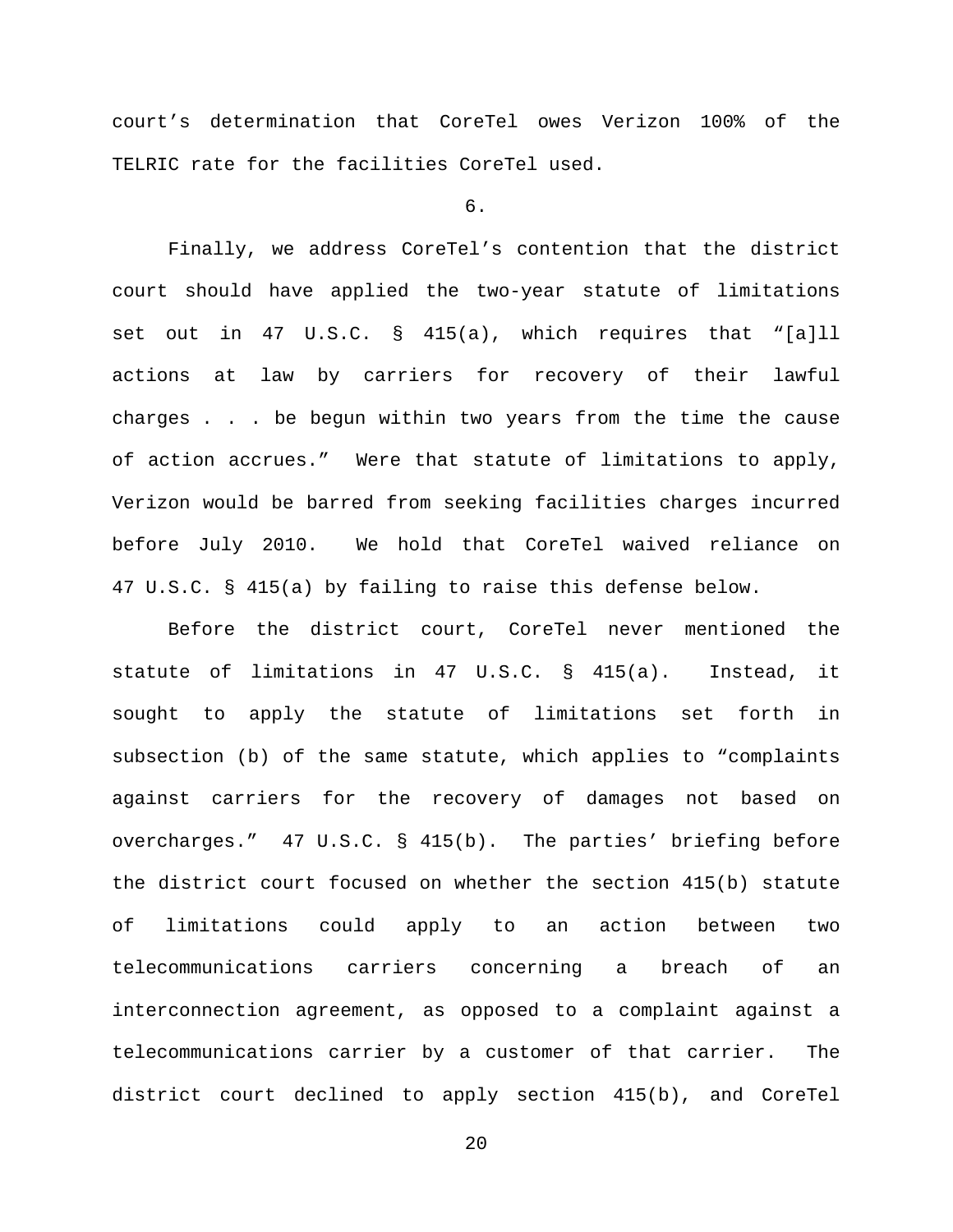does not take issue with that decision on appeal. Rather, it attempts to show that it sufficiently raised a statute-oflimitations defense based on section 415(a) to preserve the issue for appeal.

When a party fails to raise a statute-of-limitations defense before the district court, it waives the right to do so on appeal. See, e.g., Verizon Md., Inc. v. Global NAPS, Inc., 377 F.3d 355, 369 (4th Cir. 2004). It is not enough for a party to raise "a non-specific objection or claim." In re Under Seal, 749 F.3d 276, 287 (4th Cir. 2014). "[I]f a party wishes to preserve an argument for appeal, the party must press and not merely intimate the argument during the proceedings before the district court." Id. (citation omitted). In other words, the party must raise the argument in a manner sufficient "to alert the district court to the specific reason" the party seeks relief. United States v. Bennett, 698 F.3d 194, 199 (4th Cir. 2012).

In support of its contention that it sought to apply section 415(a) before the district court, CoreTel points only to (1) its statement in its answer that Verizon's counterclaims are "barred by the statute of limitations," J.A. 94; (2) a reference in its post-bench-trial proposed findings of fact to section 415 in general (without specifying a subsection); and (3) its citation of a case to the district court that applied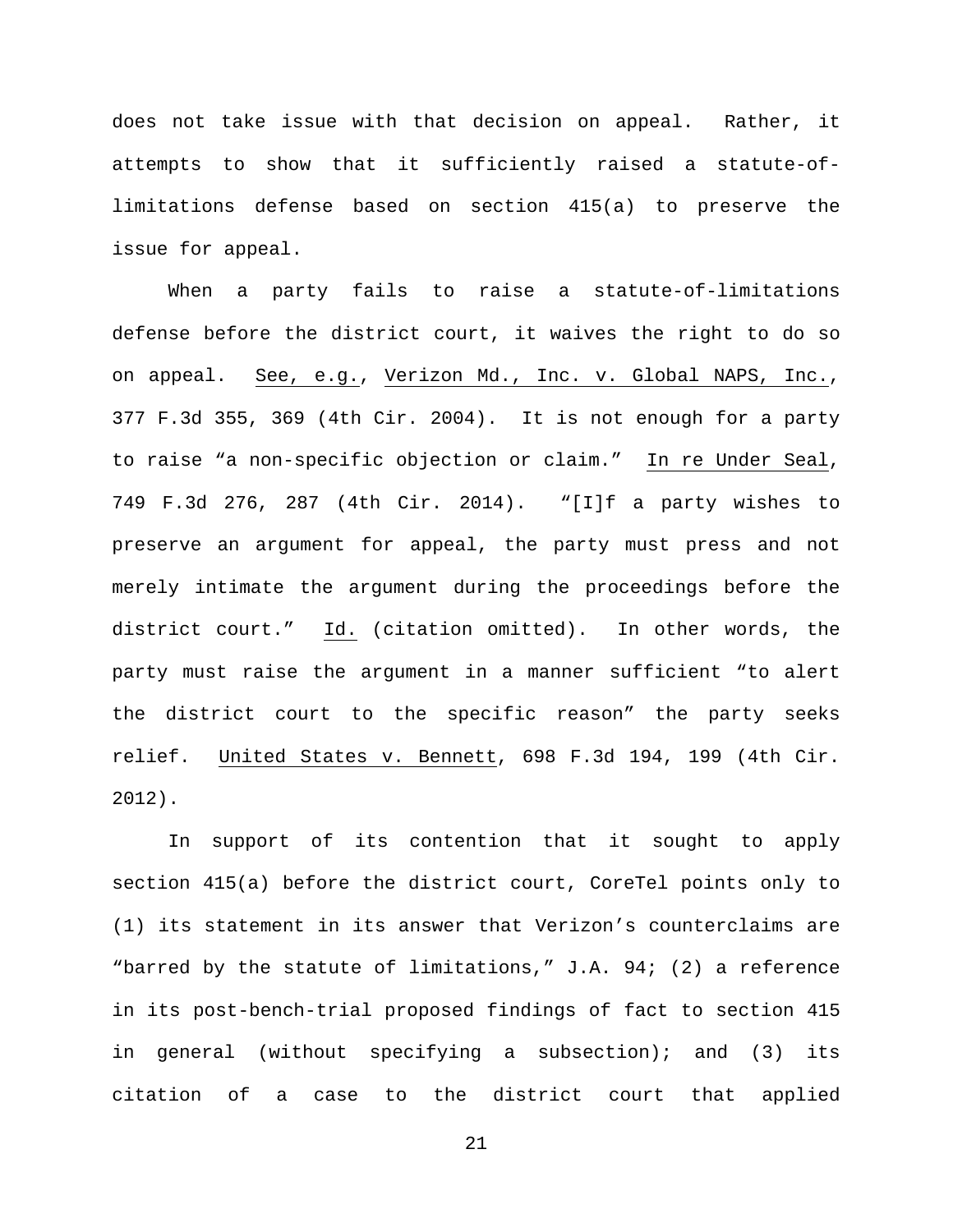section  $415(b)$ , but whose reasoning (CoreTel asserts) is equally applicable to section 415(a). See Reply Br. at 29. In none of these instances did CoreTel invoke section 415(a) with anything close to the specificity that would have been required to alert the district court that it needed to analyze whether that statute might bar certain damages Verizon sought. Accordingly, CoreTel has waived any right it may have had to assert section 415(a)'s statute of limitations on appeal.

# D.

Having affirmed the district court's calculation of the TELRIC-based facilities charges CoreTel owes Verizon, we turn to CoreTel's challenge of the district court's award of \$138,724.47 in late fees to Verizon. CoreTel argues (1) that it cannot owe late fees under the ICAs because Verizon has never issued it formal bills at the proper TELRIC rates, (2) that Virginia law limits any late fees to 5% per year rather than the ICAprescribed 18% per year that the district court imposed, and (3) that the principal on which any late fees are calculated should be offset by certain payments Verizon has withheld from CoreTel during the course of this litigation. As we explain below, we do not find CoreTel's arguments persuasive.

## 1.

CoreTel argues that Verizon's failure to issue formal TELRIC-based bills precludes Verizon from charging late fees.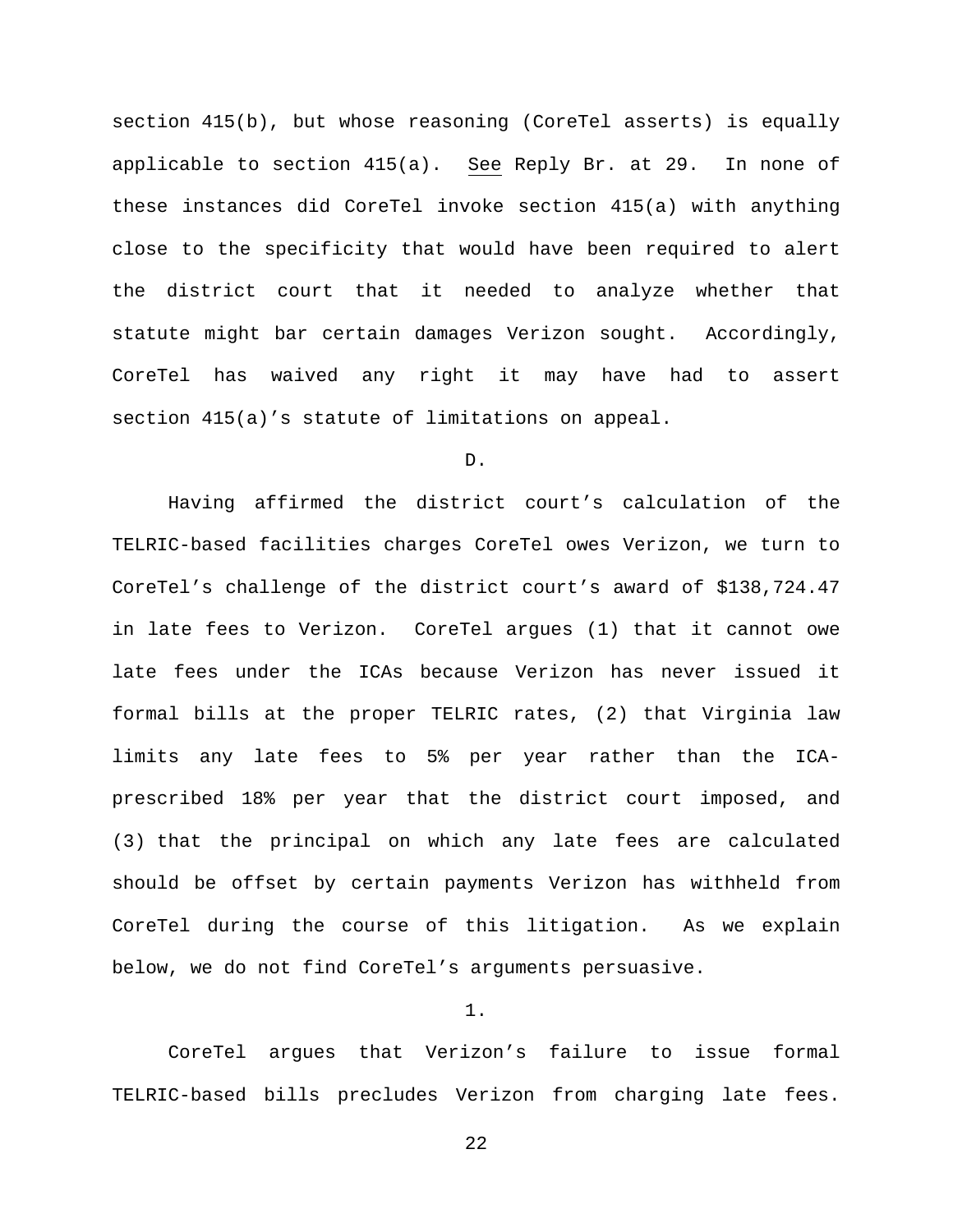As a general matter, the ICAs' billing provisions plainly authorize late fees. Section 28.8.1 of the ICAs requires each party to submit "on a monthly basis an itemized statement of charges incurred by the other Party during the preceding month(s) for services, facilities or arrangements provided hereunder." J.A. 546. Section 28.8.7 of the ICAs subjects CoreTel to a late-payment charge on any "[c]harges which are not paid by the due date stated on Verizon's bill." J.A. 547.

Verizon issued monthly bills to CoreTel, but its bills were based on tariff rates. We have held that those rates were improper. See CoreTel I, 752 F.3d at 372. But when the party receiving a bill disputes the amount purportedly due, the ICAs do not permit that party to refuse to pay anything at all for the billed services. Rather, under Section 28.8.3, the party remains obligated to "pay when due . . . all undisputed amounts." J.A. 546. CoreTel has never argued that it should receive facilities from Verizon for free; its position has always been that it should pay under TELRIC rates. But CoreTel elected not to pay even that undisputed amount--an amount it could have estimated based on the information in Verizon's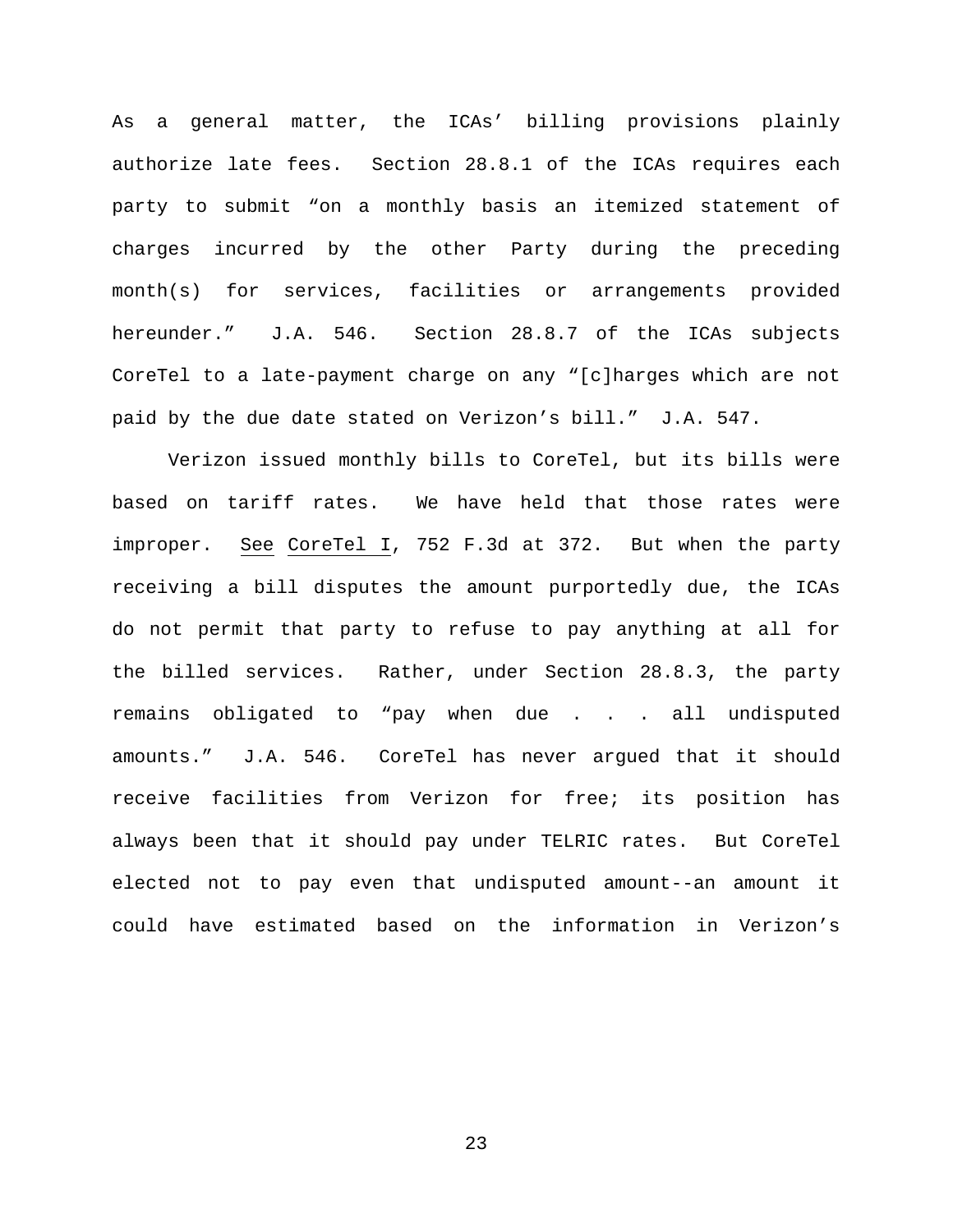tariff-based bills. CoreTel therefore incurred late fees under the ICAs.[10](#page-23-0)

 $2.$ 

CoreTel further argues that Virginia law requires any latefee award to be limited to 5% per year. CoreTel relies on Va. Code Ann. § 6.2-400, which provides that "[a]ny lender or seller may impose a late charge for failure to make timely payment of any installment due on a debt, whether installment or single maturity, provided that such late charge does not exceed five percent of the amount of such installment payment." Here, Verizon sought and the district court awarded late fees at 18% per year (1.5% per month) based on the ICAs' provision in Section 28.8.7 that late fees "shall be an amount specified by Verizon which shall not exceed a rate of one and one half percent . . . of the overdue amount (including any unpaid previously billed late payment charges) per month." J.A. 547.

Once an ICA has been approved by a state utilities commission, its provisions are not subject to attack on state-

<span id="page-23-0"></span> <sup>10</sup> CoreTel also contends that Verizon waived any right to collect late fees because each of the monthly bills in the record contain a line item specifying \$0.00 in "Late Payment Charges Applied." See J.A. 639, 714, 753. The ICAs' antiwaiver provision bars this argument. See ICA § 28.18, J.A. 551 ("A failure or delay of either Party to enforce any of the provisions hereof, to exercise any option which is herein provided, or to require performance of any of the provisions hereof shall in no way be construed to be a waiver of such provisions or options.").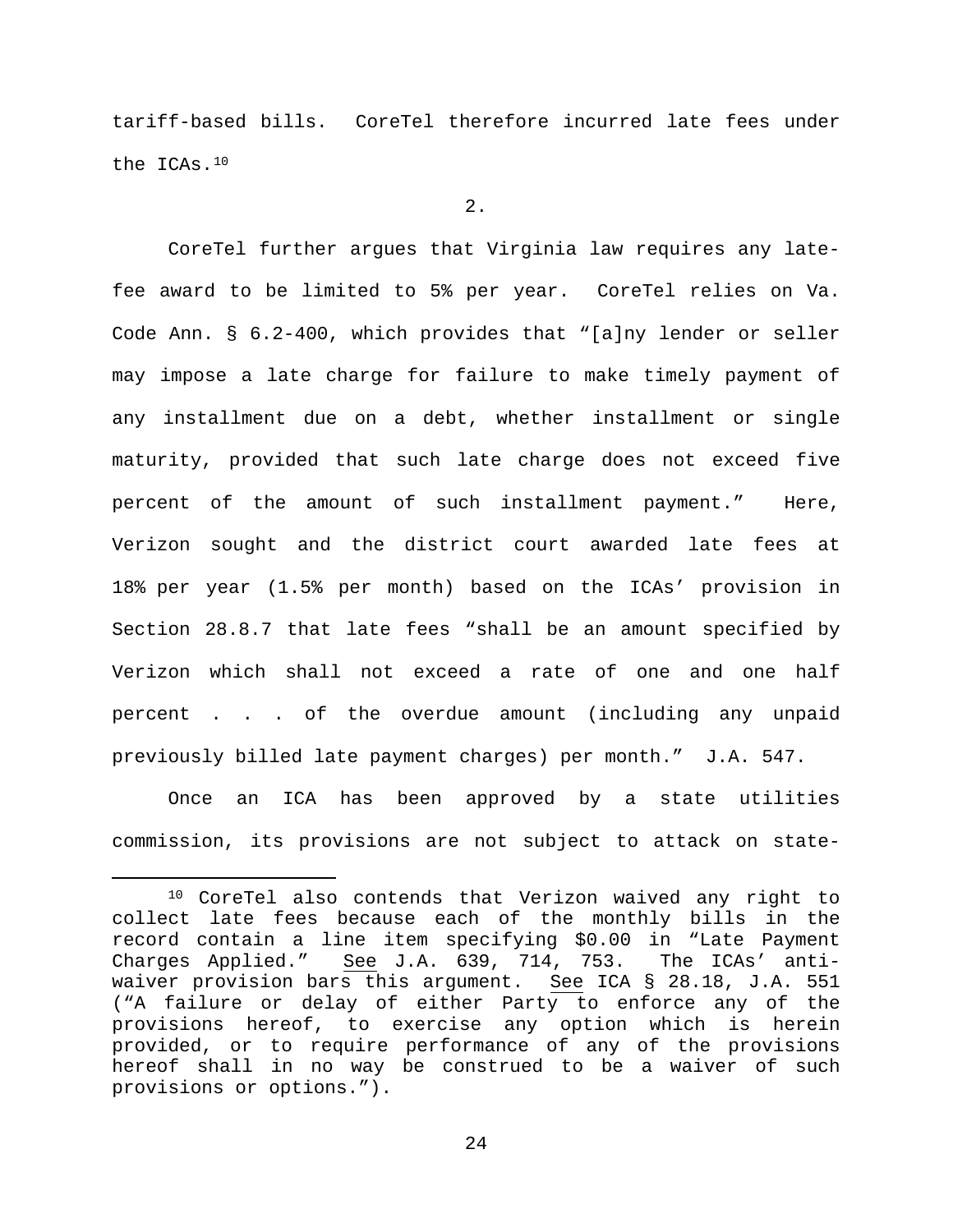law grounds. In Core Commc'ns, Inc. v. Verizon Md. LLC, we explained that, by requiring state-commission approval of ICAs, the Act "creates a narrowly defined time and forum for identifying and evaluating any state-level policy that might invalidate part or all of an ICA," rendering ICAs immune from "any subsequent attack on the basis of a state law principle." 744 F.3d 310, 323 (4th Cir. 2014). Virginia's state utilities commission approved both of the ICAs at issue here, including their late-fee provisions. Thus, CoreTel may not now claim that those provisions violate Virginia law.<sup>[11](#page-24-0)</sup>

# 3.

Finally, CoreTel argues that the district court should have reduced the principal amount on which CoreTel's late fees were calculated to account for certain payments Verizon has withheld from CoreTel during the course of this litigation. The withholdings in question arise from the terms of the stay of judgment the district court entered pending our decision in CoreTel I. Under that judgment, Verizon would have been entitled to a net payment from CoreTel of \$890,000. J.A. 101– 02, 105. Rather than posting a bond as a condition for the stay pending appeal, CoreTel agreed that Verizon would be able to

<span id="page-24-0"></span> <sup>11</sup> This principle also dooms CoreTel's argument that the district court's late-charges award constitutes impermissible liquidated damages under Virginia law.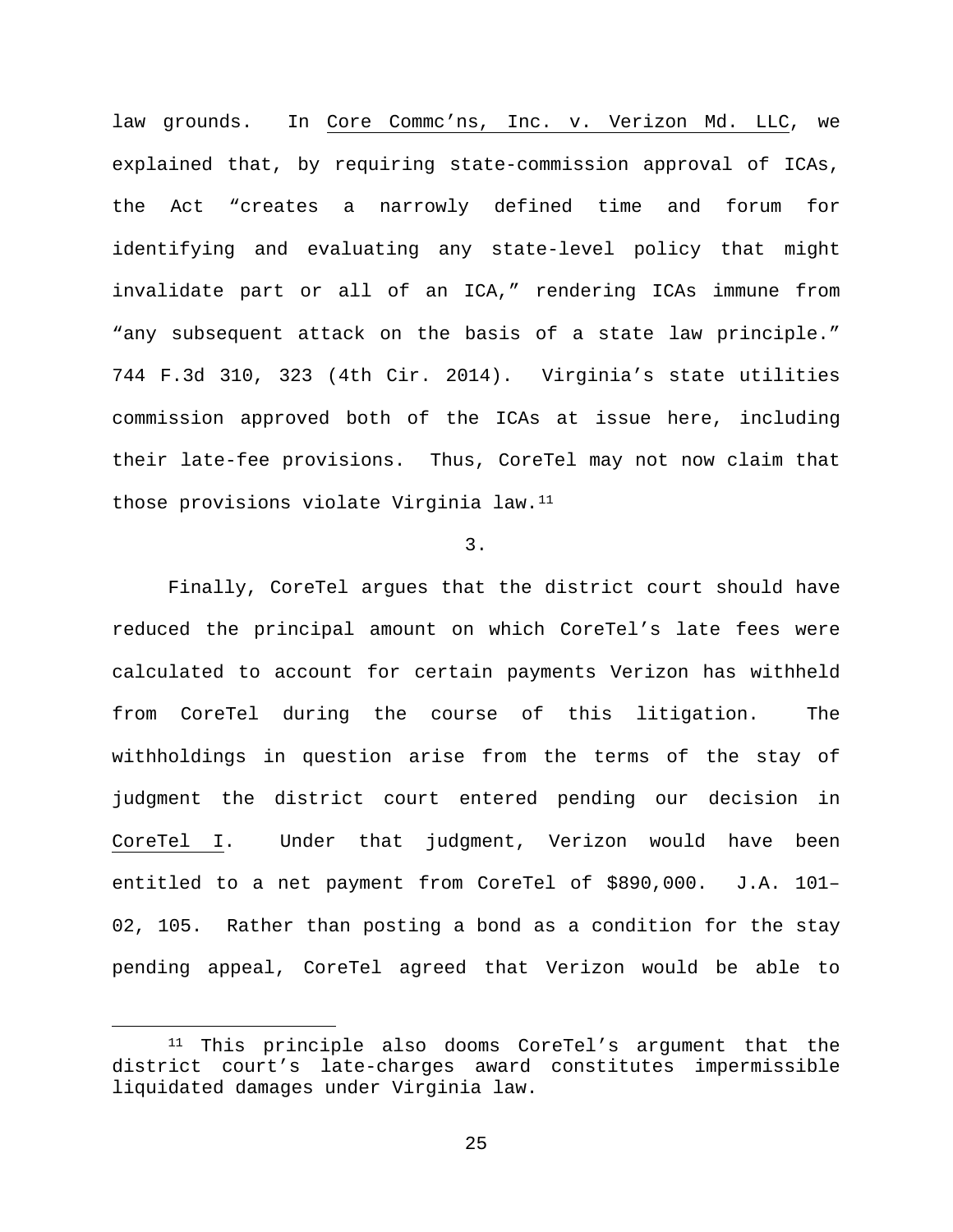withhold future reciprocal-compensation payments from CoreTel "to satisfy in part the stipulated judgment." J.A. 104. After, in CoreTel I, we reversed and remanded the portion of the district court's judgment dealing with Verizon's facilities claims, the parties did not re-negotiate the terms of the stay, and Verizon continued to withhold reciprocal-compensation payments. At the time of the bench trial, Verizon had withheld approximately \$92,000. See J.A. 264.

CoreTel contends that every time Verizon withheld a reciprocal-compensation payment that would otherwise have been due to CoreTel, CoreTel's outstanding balance for facilities charges should have been reduced by an equal amount. But the terms of the stay provide no support for CoreTel's position. The stay requires only that Verizon apply the withheld payments "to satisfy in part the stipulated judgment," and do not specify any particular portion of the judgment to which the payments must be applied. Thus, Verizon was free to apply its withheld payments however it saw fit. For example, Verizon could have paid down the late fees themselves instead of the principal on which the late fees are calculated. The evidence before the district court did not establish exactly how Verizon applied the withheld payments, but it did make clear that Verizon had applied them in a way that did not reduce CoreTel's outstanding facilities charges. Thus, the district court properly based its